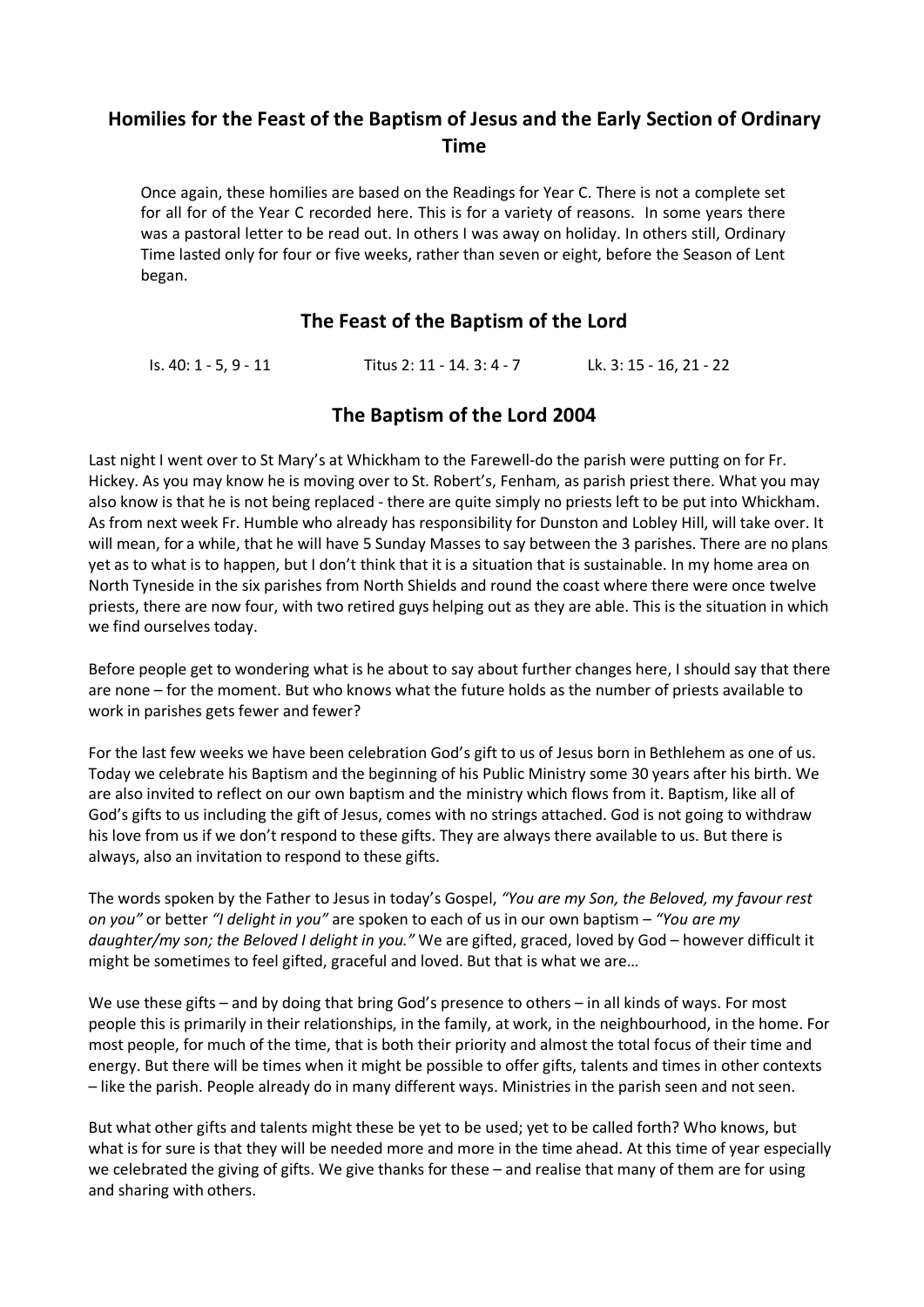# **The Baptism of the Lord 2010**

What St. Paul is trying to focus on – for Titus, for ourselves – is the Big Question. *"What is ultimately, finally of greatest importance to me, to us?"* He asks this in the light of something else he writes in that passage. God's love, God's kindness came about in his sending of his Son Jesus, *"not because of my righteous actions we may have done ourselves; it was for no reason except his own compassion that he saved us."* God loves us not because we are good but because God is good – and God cannot be any other than good and compassionate. That is who God is.

The question is how we respond to this love and goodness that is always offered to us – present to us in our lives. There are times when we really can wonder where God is in all the things that can be going on in our life – and yet fundamentally the fact is that, in spite of all evidence to the contrary, we believe God is in everything, in every moment of our lives. What needs to happen is for us to become aware of this.

This is what prayer is all about – what **all** our prayer is about – ultimately.

Notice in the Gospel how Jesus is *"at prayer"* after his Baptism by John in the River Jordan. It is when he is at prayer that he becomes attuned to the presence of the Holy Spirit and the Father's voice, *"You are my Son, the Beloved my favour rests on you."* Now when we are told – here and on many other occasions, especially in St. Luke's Gospel, that Jesus is at prayer – he is not saying Mass, he is not reciting the Rosary, or any Litanies, or doing a Novena. He is being **open** to God – becoming aware of the Father's presence in his life and what the Father's will is for him.

Our celebrating Mass, praying the Rosary, the Hail Mary, any of the great prayers that we might use are excellent ways in which we too can become aware of God's presence in every aspect of our life – and being aware of God's will for us in life. That is the whole point of any prayers we choose to use.

Prayer – whatever prayer we use – is about helping us get in touch, becoming aware, of the God who is always present in our lives. Sometimes that awareness can seem very easy, very obvious. At other times – especially when faced with difficulties and problems for ourselves or for those we love – it might seem that God is a long way off – not listening or available to us. But, to repeat, it is a basic fundamental facet of our faith that from Baptism God is always, always present to us.

Prayer is not trying to change God's mind about us or about our loved ones – God loves us whatever… Prayer is about changing our minds about God (sometimes called *'conversion'*) and about how it is that we can respond to this God in our lives – beginning to see the ultimate futility of worldly ambitions – and to see what is really real! Whilst in the meantime continuing to pray for our needs and the needs of others.

# **The Baptism of the Lord 2013**

In the last couple of years or so a new acronym has entered religious vocabulary in the Englishspeaking world – SBNR – Spiritual But Not Religious. It recognises the fact that many people are seeking to have their deepest longings, which clearly go beyond the merely material things of life, satisfied, not by anything that has the trappings of an organised religion, but on those things that address our deepest spiritual selves.

> It's almost as if Spirituality = Good Religion = Bad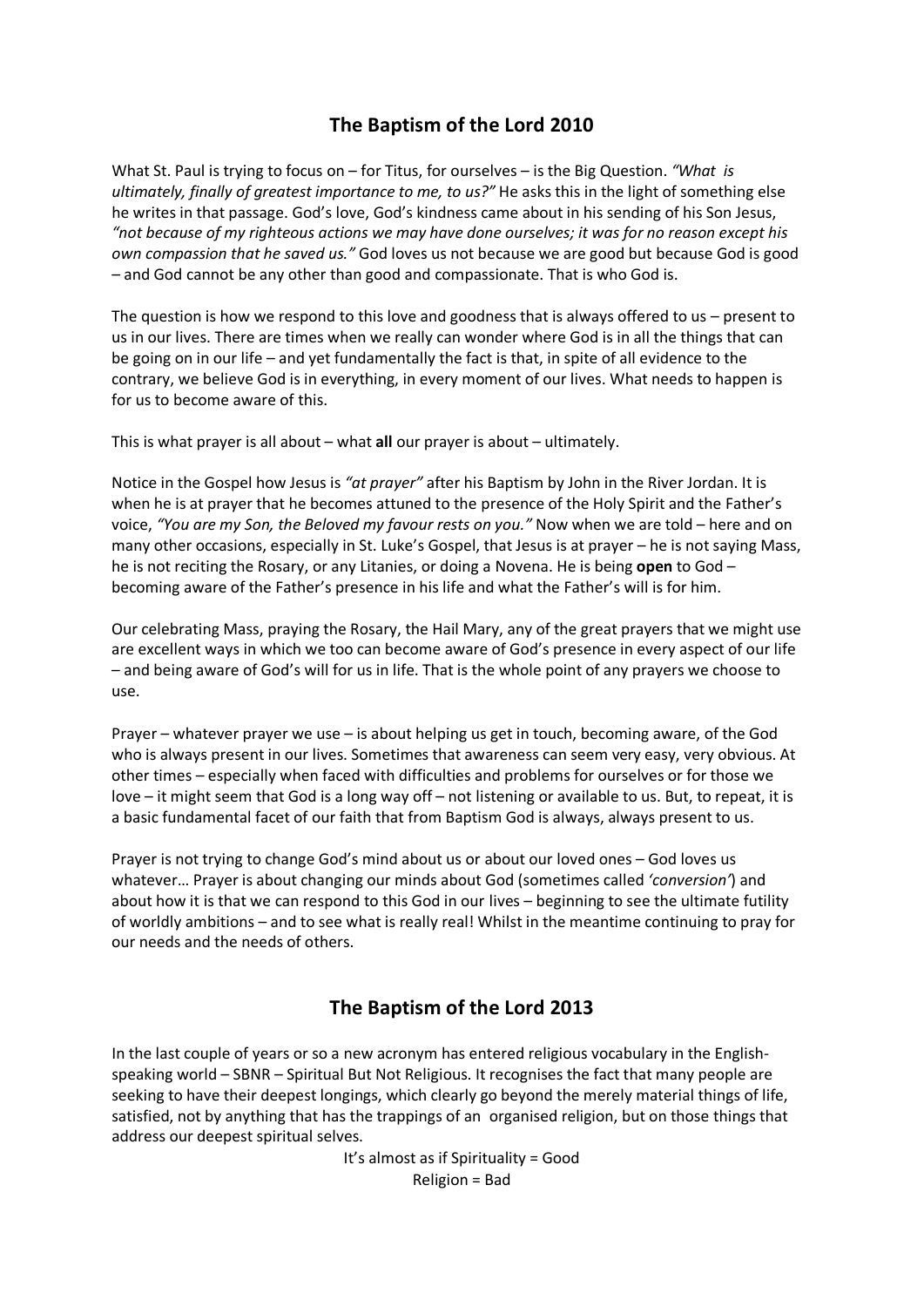A lot of the responsibility for this state of affairs lies at the door of religious people who fail to live up to the highest ideals of what their faith points to. In being self-righteous, smug and unforgiving, religious people bring religion into disrepute.

In fact all true religion is rooted in the Spirit and the spiritual as we can see in today's Gospel. Jesus is about to embark on his Public Ministry – offering healing, forgiveness and hope to all people and it begins in prayer and with the Spirit. We find St. Luke rooting not just Jesus' ministry in prayer and the Spirit at the beginning of his Gospel, he does the same thing in his Second Book – the Acts of the Apostles – where we find their ministry also beginning in prayer and the coming of the Holy Spirit at Pentecost.

Without that Spirit religion quickly becomes self-serving and empty. By the same token a spirituality that is not embedded in religious structures of some kind is often rootless and very fragile.

In celebrating Jesus' Baptism we are reminded that our own Baptism needs also to be rooted in prayer and an awareness of the Spirit in our lives.

# **The Baptism of the Lord 2016**

When we refer to someone as being "spirited" we mean that there is a liveliness about them, a boldness, a passion. We describe someone as giving "a spirited performance" in an exciting sport's contest, or in an impassioned debate, or playing a lively piece of music. "Spirit" denotes passion, determination, commitment. There is something both exciting and attractive about "spirited" people.

Today we hear in our Gospel passage that Jesus became aware of the *Holy* Spirit in his life while praying after his baptism by John the Baptist in the River Jordan. This event marks the beginning of what we usually call his "Public Ministry". St Luke tells us, in the verse immediately after this passage, that Jesus was thirty years old when this happened.

The previous incident that St Luke reports of Jesus' life was when he was twelve years old. There, in the Gospel we heard just two weeks ago, he relates how Jesus stayed behind in Jerusalem after he and his parents had gone up – along with thousands of others – to celebrate the Passover. Mary and Joseph had to search for three days before finding him sitting in the Temple, talking with all the learned men who taught there. When Mary tells him of her anxiety at losing him he replies by saying, "Did you not know I must be about my Father's business?" It took him another EIGHTEEN years before he was able and ready to come into the public domain doing this.

Just think about that for a moment. Twelve years growing up in Nazareth before we hear of him discussing great things in the Temple, then another eighteen years before his first public appearance. All the time growing and developing in the Jewish tradition of prayer, weekly worship in the synagogue at Nazareth, reading and hearing what we call the Old Testament, learning his trade as a carpenter (a joiner, or a jobbing builder, if you like). Finally, when he does appear on the public scene everything we know about what he did and said is packed into about two and a half years. Thirty years formation and preparation… two and a half years of action leading to his death and resurrection. It is this short period of his life that from now on we will be reflecting on for the rest of the year.

I wonder how long we imagine preparation, formation in our faith, and all that it means, might take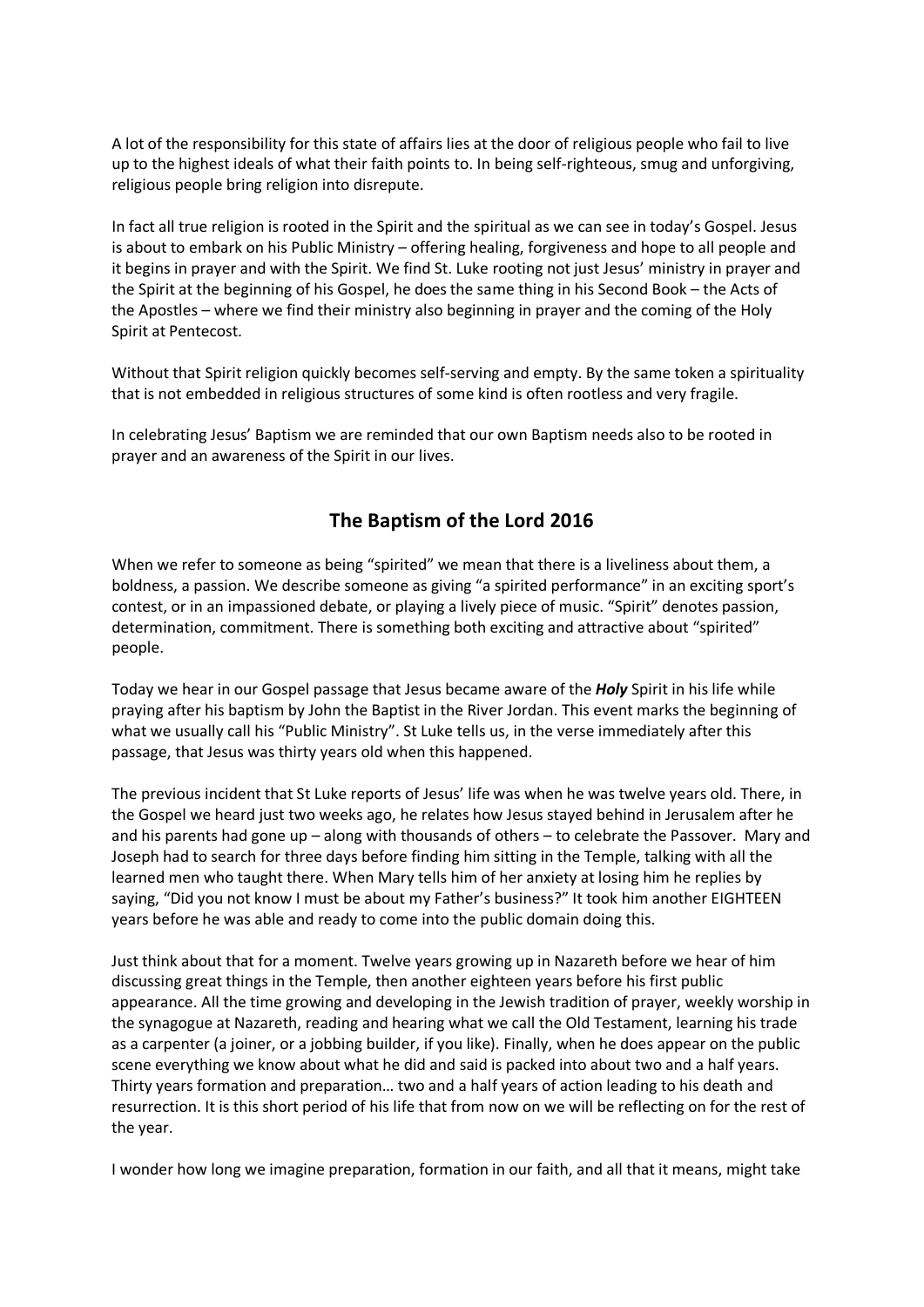for us? A few months of classes before receiving First Holy Communion, and then it is done? A period of preparation before being confirmed, then we are formed for life? In truth, it takes a whole lifetime to really get to grips with all of this, but the journey involved in doing this can itself be a very "spirited" one. It need not be boring or dull.

The "Holy Spirit" is given to us in our baptism. St Paul talks about this in our Second Reading today. Like anything to do with "spirit" this gift is given to give us life and liveliness, determination and commitment. This is what made Jesus attractive, at least to begin with, when he began his preaching ministry. There is a liveliness, a determination, about his message and actions. With the exception of his 'failure' in the synagogue at Nazareth, he attracts huge crowds, as well as a band of close followers/disciples. He has grown in awareness of the Spirit and his own calling to proclaim the Good News.

It is the same Spirit that is given to us, and it is the same calling that we have – to preach, to live the Good News. Of course, individually, our own particular mission is much more limited than that of Jesus. We live out our discipleship in families, homes, workplaces, and among friends. I wonder whether people would refer to us as "spirited" in our faith. Perhaps we might be rather embarrassed at the very idea. Faith and Religion in our society are really only tolerated when they are kept as very private matters. As a private matter religion becomes neutered, emasculated, "un-spirited" if there is such a word. Something like that is both harmless, and completely irrelevant to the lives of most people. It goes either unnoticed or pitied as something rather weird and eccentric, something of a bygone, less sophisticated age.

Somewhere in all of this we need to recover something of the "spirited" nature of the Gospel message, and this is what we might aim to do in the coming weeks of this New Year, as once again we follow Jesus in his ministry of healing, preaching and teaching.

# **The Baptism of the Lord 2019**

New Year has never felt a good time to make resolutions for me. Amongst other distractions here in church our Christmas celebrations are still going on. A few days into the New Year we celebrate the Epiphany and, although the rest of society is wanting to put the whole Christmas thing behind it and to move on to the next commercial highpoint, we are encouraged to keep reflecting on the enormity of what we celebrate in Jesus' birth for a few more days at least. In fact it is today's feast that marks the transition from these celebrations to what we call "Ordinary Time", until we begin to mark the season of Lent. Perhaps this movement from high celebration back to the ordinary rhythms of life might be a better moment to reflect on what resolutions might be appropriate, what might help to improve my life.

If we are going to do this – and it is always better to make important decisions when we are settled into a regular routine, rather than on the spur of the moment at a time of high emotion – then we first need to get the context of our resolutions sorted out. Part of our Second Reading today helps here,

When the kindness and love of God our Saviour were revealed, it was not because he was concerned by any righteous actions we might have done ourselves; it was for no other reason except his own compassion that he saved us…

Whatever we may decide to do it cannot be us doing a favour for God. That is absurd, and yet time and time again we can find ourselves thinking that if I do such and such God will be happy with me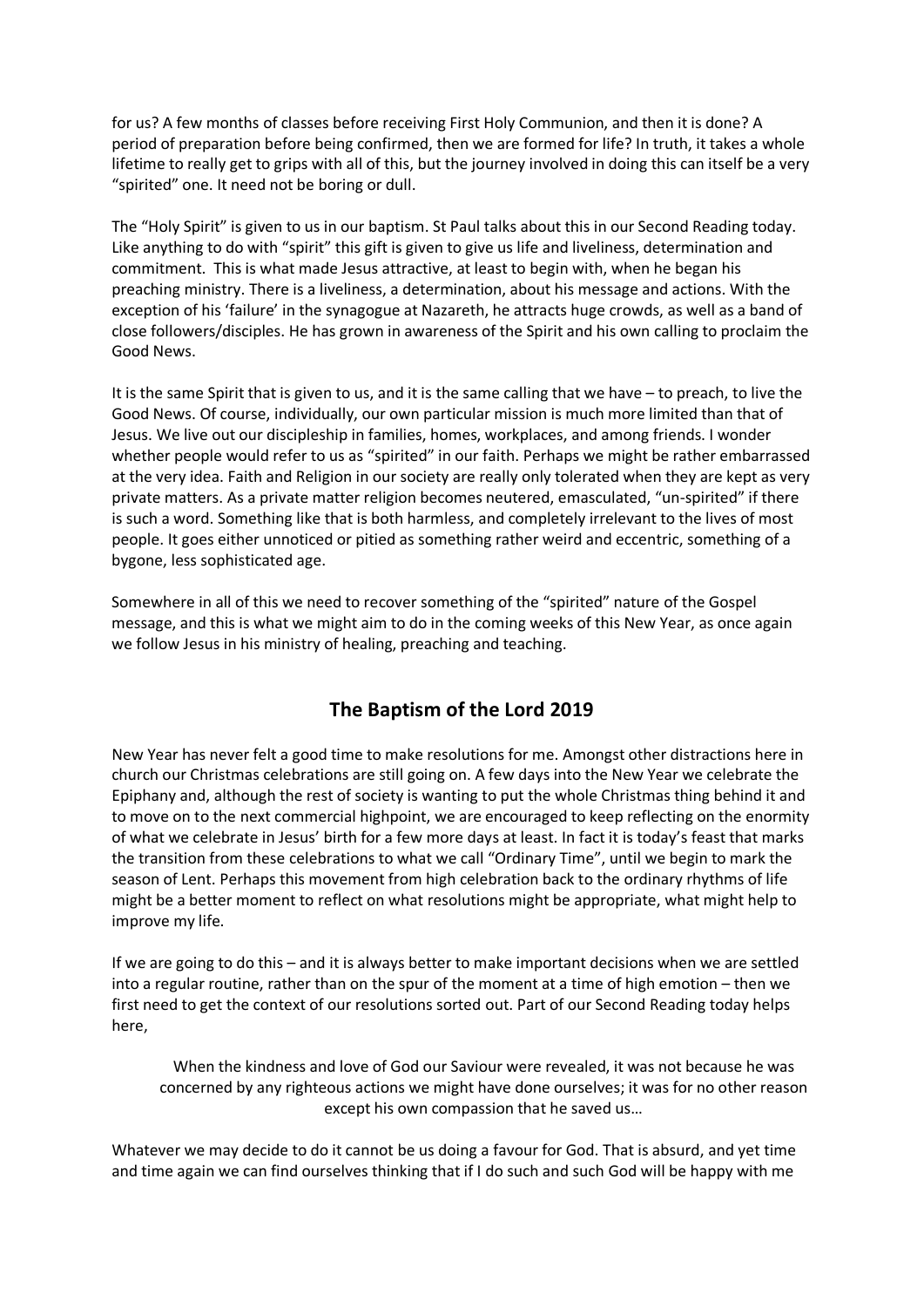and will reward me. We cannot earn God's love. As we have said many times before, "God does not love us because we are good; God loves us because God is good." It was for "no other reason than his own compassion that he saved us", as St Paul says.

Any resolutions that we might make need to be done knowing that we are loved by God and that love is what will help us to make any changes in our life that will benefit us, and quite probably the people around us. St Paul in that reading talks about the need to "be self-restrained and live good and religious lives", and patterns of behaviour are certainly what people usually associate with resolutions: exercise and dieting are two of the most popular focuses for New Year resolutions. As well as having the right underpinning for any resolution we also need to keep re-visiting this incredible idea – literally incredible, at times, because we find so hard to believe that anyone could love us unconditionally, no matter what…

Jesus himself needed to keep reminding himself of the context in which he was living and preaching and in a few simple words St Luke, in our Gospel today captures how he does this on a regular basis, "While Jesus after his own baptism was at prayer." On several occasions in the Gospel accounts of Jesus' ministry we find him going off by himself to pray – to re-charge his batteries, as it were. Our need of doing the same is perhaps the key to any resolutions we might have. We need the mental strength to make any important changes to our life and prayer – time alone with our God, is key to this.

As well as prayer in church like this at Mass, and for the children at various times during the school day, there needs to be that discipline of prayer in private, in the quiet of our own hearts. This is what will help make and keep any resolutions we might want to make at this time of year.

# **The Second Sunday in Ordinary Time**

| ls. 62: 1 - 5 | $ICor. 12: 4 - 11$ | Jn. 2: 1 - 11 |
|---------------|--------------------|---------------|
|               |                    |               |

### **Second Sunday in Ordinary Time 2004**

I think it was a French philosopher who wrote, *"Sometimes when I point out of the window, all people look at is the end of my finger."* It speaks of the disappointment and frustration of someone trying to show others a different way of seeing things. It could be the frustration of the preacher with his or her congregation, the teacher with a class of pupils, the leader of a work team with her co-workers, the parent of a teenager – and, of course, the teenager of a parent who can't see things differently. One way or another, I suspect we have all experienced what we perceive to be the short-sightedness of other people. Of course, the question as to who is actually at fault is quite another one.

In his Public Ministry Jesus was constantly faced with this inability – or unwillingness – of others to look beyond the end of his finger out of the window to what he was actually pointing to. This is especially a problem for him in the Miracle Stories – like today's Gospel of the Marriage Feast at Cana.

If there is one thing alone that is beyond doubt about Jesus' Public Ministry, it is that he was not a showman, a magician. Never did he gather people together to mesmerize them with his sleight-ofhand tricks, or grandstanding shows. More often than not the miracle stories are relatively quiet affairs, and almost always about restoring someone to health and their place in the family or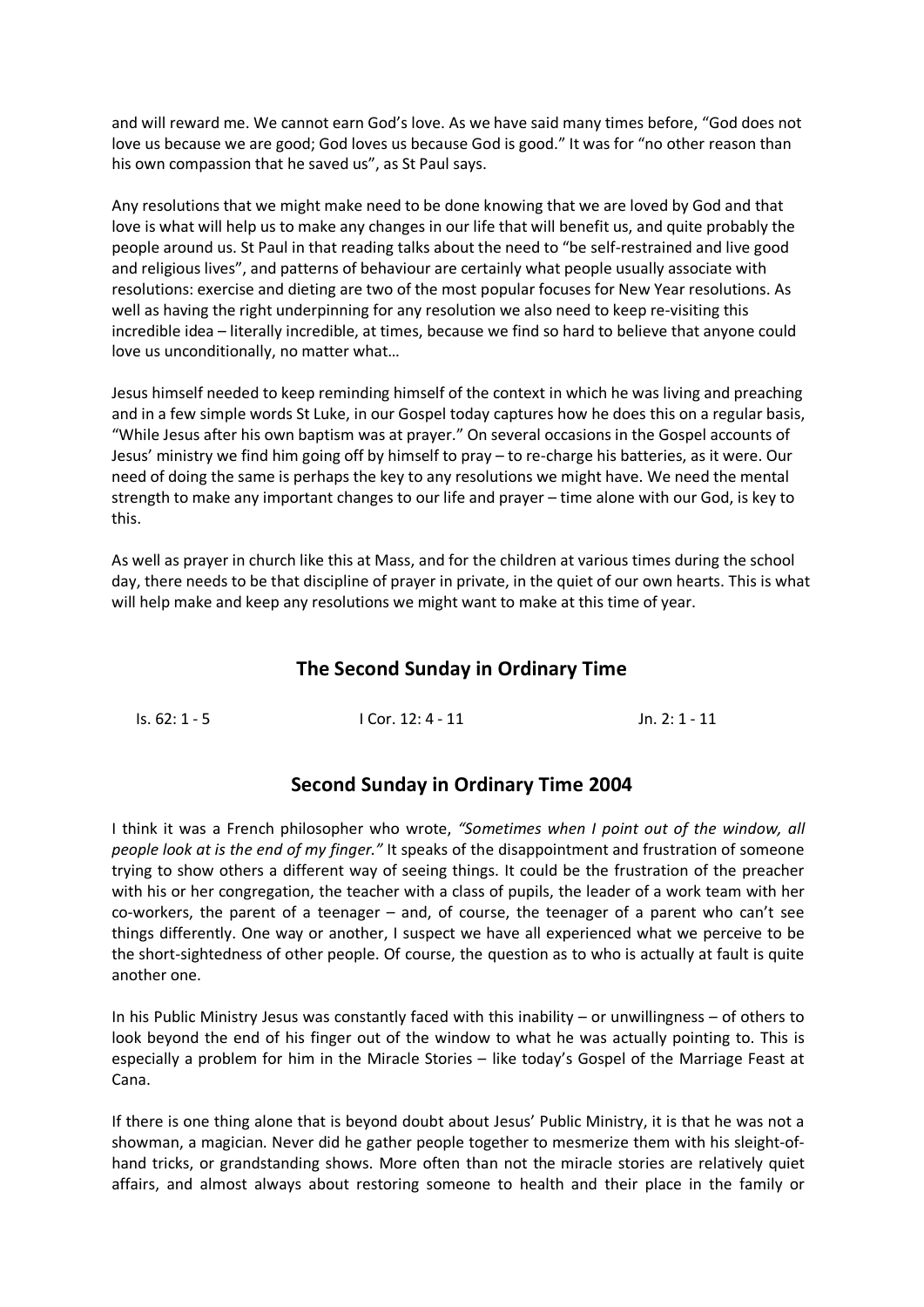#### community.

Of course, the Marriage Feast of Cana is somewhat different – no one is being cured here. The whole incident is an odd one. The rather sharp exchange between Jesus and his mother does not sit easily with other portrayals of their relationship. There might be a temptation to stick with the simple idea of the water changed into wine and some of the jokes based on this – which might be funny the first few times you hear them – But no, that is to look at the end of the finger and not out of the window to see what it is pointed towards.

I think clues as to what all this might mean lie in the fact that we are told that this is the **first** of the signs that Jesus did (John always calls the miracles signs), and that the Church offers us this reading every year at this time as we begin our 'Ordinary Time' Sundays and the beginning of the Public Ministry. And what is being said here is that this is the start of something **radically** different. Jewish ritual represented by the six stone water jars set aside for ritual washings, is replaced by the Christian ritual of the wine for the Eucharist – for John's Gospel the change is radical and complete. The old is gone and something different has arrived – and we will see more of this as the Public Ministry unfolds in the weeks ahead.

But do **we want** to see something radically different? Perhaps we are happier to stick with the cosy stories, rather than see what they point to in our own lives? As long as religion is there on tap when we want it – when it is convenient for us – that's fine, but otherwise we hang up the sign DO NO DISTURB. If the Mass time suits, and the weather is OK, that's fine. If we're not too inconvenienced by time spent preparing for things like Baptism and Communion, Confirmation, Marriage and so on, that's OK; but don't ask of me anything that might break down my comfort zone with all of this that might invite me to look out of the window. But, you see, we **are** actually presented with something different, a story that is meant to make a radical difference in every age and our life.

The Gospel is not for taming.

# **Second Sunday in Ordinary Time 2007**

In a fit of frustration a French philosopher once wrote, *"Sometimes when I point to the stars people only look at the end of my finger."* People stay at one level when they are invited to go much further, beyond what is seen heard or what can be tasted, smelt or touched.

*"What you see is what you get,"* is a straightforward, honest and down-to-earth claim that is very appealing, but it doesn't help us interpret the 'signs' as the miracle stories in St John's Gospel are called. *"This was the first of the signs given by Jesus; it was given at Cana in Galilee."* And whether Jesus is helping people to celebrate a wedding, giving sight to a blind man, curing the sick son of an official, healing a man who is lame, feeding 5000 hungry people with loaves and fishes, or raising Lazarus to life, there is always more going on than what is seen or heard. The signs point to the divine at work in the human.

At the heart of his Gospel, John tells us that Jesus came *"so that we may have life and have it to the full."* And there is always an abundance of life in the stories John gives us of Jesus' life and ministry.

The stone water jars are filled to the brim, ready to flow over, they are so absolutely full. Full of the new life to be celebrated - because these stone water jars once used for the external ritual, purification rites of the Jewish religion are no longer needed for this old purpose. The new religion is an **internal** one with God wholly involved in our human life through Jesus' birth, death and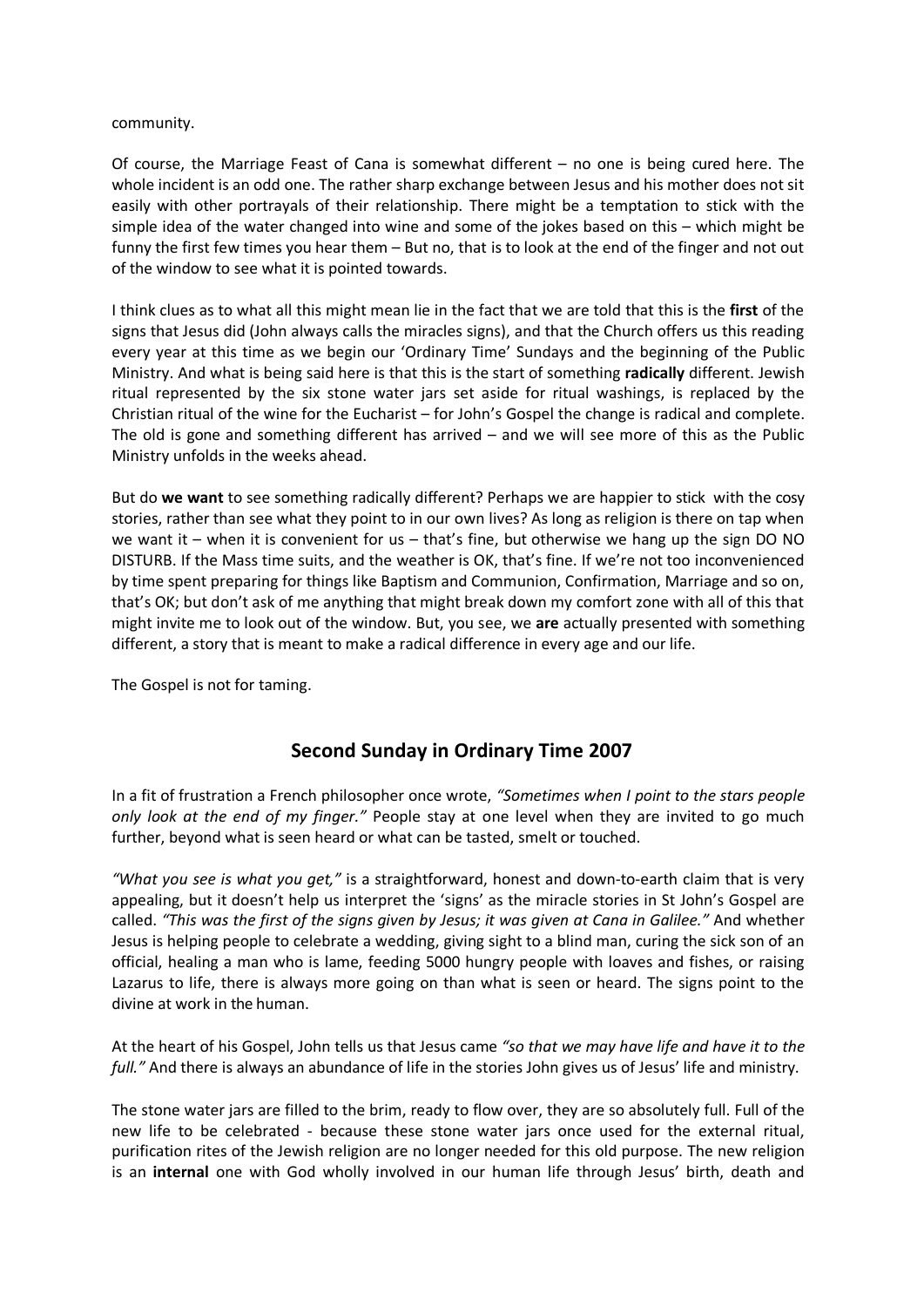resurrection and celebrated in the wine used for the Eucharist.

This is not a piece of magic done to win the crowds. The fact that the water has become wine is hardly noticed in the story, and certainly not by the guests at the wedding. No, the story of the abundant life coming from Jesus' presence is what the story is pointing to, and we share that life NOW – in Baptism, Confirmation, the Eucharist and in any other sacraments that we celebrate.

We are, all of us in our different ways, *"gifted"* as St. Paul puts it in that Second Reading with a variety of gifts, but all from the same source, the same Spirit, the same God. And gifted for the same purpose to help ourselves and each other to be built up in the three greatest gifts of them all – Faith, Hope and Love.

The challenge laid before us today in realising this abundant life flowing in us, realising that we are gifted in different ways, is to know how best we can share this abundance, these gifts with others.

# **Second Sunday in Ordinary Time 2013**

On Sundays in Ordinary Time each year we work through the account of either Matthew, Mark or Luke of Jesus' Public Ministry. This Year it is the turn of St. Luke's Gospel but before we launch fully into his account we have this famous story at the beginning of St John's account of Jesus' ministry – his first miracle of the Marriage Feast at Cana. This story signals both that something new is going on and that it is all part of God's unimaginable love for us – water into wine and over a hundred gallons of the stuff, at that!

Likewise in Ordinary Time our First Reading from the Old Testament is chosen because of some link or other to the Gospel. Today obviously it is Isaiah's image of the Marriage of God to his People Israel. The Second Reading, however, may have no particular connection to the others at all. What happens in Ordinary Time is that over a period of 5, 6, 7 Sundays we have continuous extracts from one of the Letters of the New Testament. Today and for the next few Sundays we have extracts from perhaps St. Paul's most famous letter – I Corinithians.

In the First part of this letter St. Paul comes to grips with some nitty-gritty problems that are very specific to this community in Corinth – problems which can, and do, appear in all Christian communities at times down through the ages. The major problem here is division, factionalism, *"I am for Paul" "I am for Apollos", "I am for Christ".* To counteract this St. Paul emphasises the need for *UNITY* among the different members of the community.

Yes – each person is different but each person also belongs to one another through their connection with God. This week the message is *"There is a variety of gifts, but all from the one Spirit."* Next week it will be the image of the one Body which has many parts – each of which is necessary for each other and the week after that we hear St. Paul go back to the theme of gifts and perhaps the most famous passage of this letter which is chosen by many, many couples for their wedding – the passage about the three greatest gifts of faith, hope and love – the greatest of which is love.

Today's theme of the variety of gifts but the same Spirit is as relevant now as it ever was. Each of us, in spite of what some people think of themselves, is gifted in some way or other and can use those gifts for the benefit of others.

Of course, using our gifts for the benefit of the parish community will vary according to people's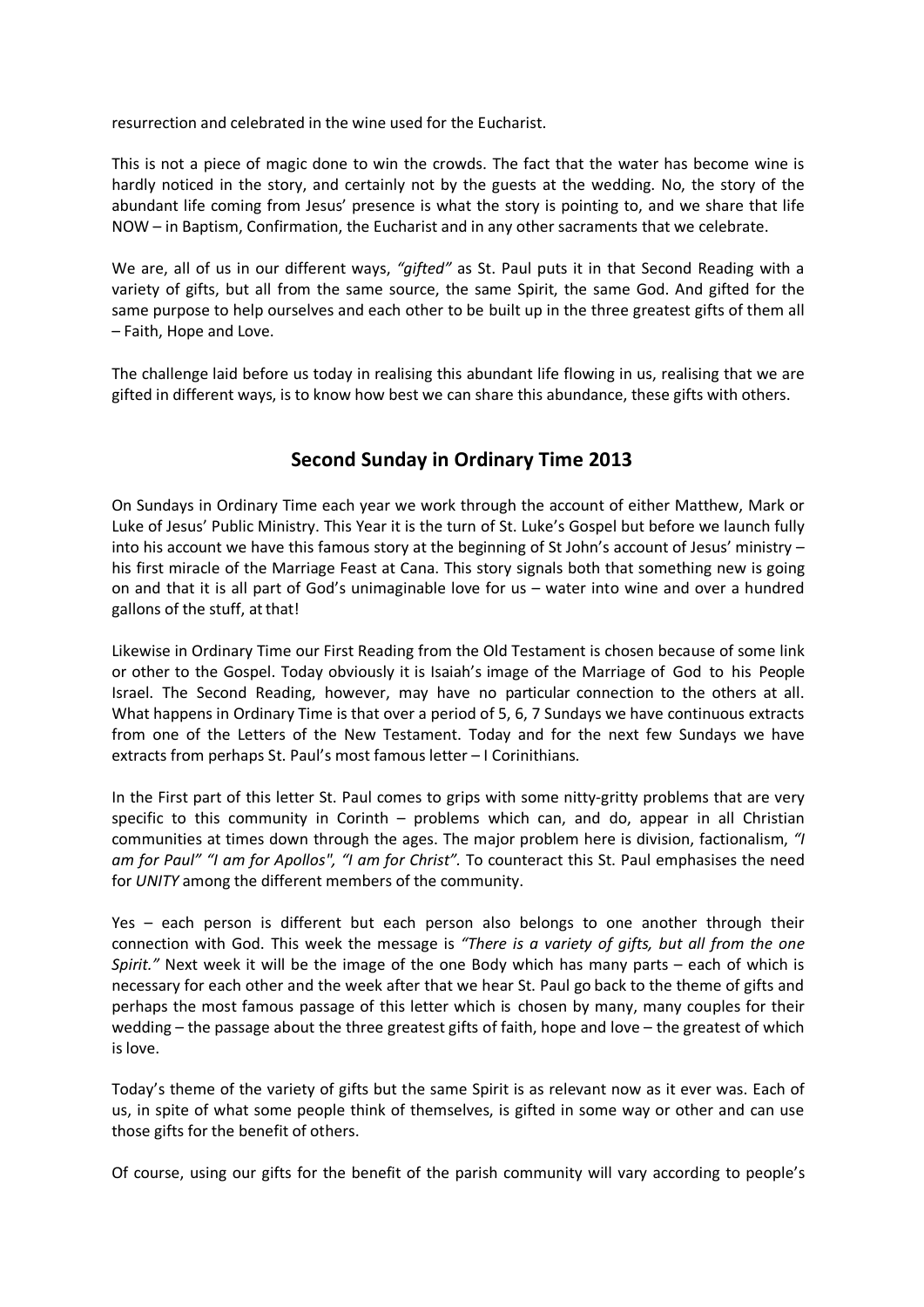wider commitments with family and work. They will be times when health and infirmity play a major part in what we can and cannot do. In a couple of weeks' time Bishop Seamus will be here to say Mass with us and I'm sure he will talk about using gifts for the benefit of the parish community and will talk about how important the ministry of prayer is in the community for those who are not in the first flush of youth, or who may struggle even to get out to Mass. Their contribution is still vital.

I would like to invite people to think about what you might be able to offer to the parish community. It is already very impressive in all three parishes here in Washington to see so many people involved and offering their time and talents. The whole community – not just myself and Fr. Mark are very grateful for all that is done. It is not *'helping Father'*, so much as taking responsibility for doing your bit for the whole community. Finance, fund- raising, visiting the sick and housebound, cleaning the church, helping with catechising children and parents.

A variety of gifts, the same Spirit. May I invite you all to reflect on what you might be able to offer?

# **Second Sunday in Ordinary Time 2019**

Back in the autumn we held our annual One-World Shared Lunch. Before moving on to taste the delicious foods people had supplied we were given a short reflection, by Joel and Patrick Caragay about various issues to do with Climate Change and Food Poverty and during the lunch Natalie Esquejo invited us to make pledges about making a few small changes in our behaviour on a range of issues. One of the facts presented to us was the amount of water it takes to produce one kilo of beef. I cannot remember the details, but the figure was staggering. A couple of the pledges were about water usage. One simply said that I pledge turn off the water tap while brushing my teeth. That seemed an easy enough one to do – I am always looking for an easy option in these matters – so I signed up to the pledge.

At first when I started to turn off the tap it seemed silly. We have so much clean water, so readily available to us 24/7 that turning a tap off for a minute was hardly going to make a difference in the grand scheme of things across the globe. But then it gradually dawned on me about how privileged I am to be able to turn on a tap any time of the day or night and to have as much water for cleaning, cooking and drinking as I need. Realising how precious the smallest amount of clean water is to so many people across the globe, people who are not able to use water twice a day to clean their teeth, the point of the exercise began to get through to me.

In countries where sanitation is poor and even non-existent, or in countries where desert conditions prevail, water is a very precious commodity indeed. In fact, it is thought by some people that the next great wars to be fought among humans will not be about oil, but about water and access to it.

The land where Jesus was born and lived in is surrounded by seawater on one side and by arid desert, or semi-desert, on the other sides. Water is a very precious commodity. It was in Jesus' time and it still is today. In fact water is so precious that it came to symbolise the Jewish Law itself. Herein lies the symbolism of the stone water jars that are referred to in our Gospel. Cleansing rituals were used every day in Jewish households, precious though every drop of water was, still it was used to symbolise compliance with the Law of Moses. Returning from the market – cleansing ritual; before eating – cleansing ritual; before prayer – cleansing ritual. I am sure that you get the idea. However, in Jesus, all of that is about to come to an end. Something new, something different is around here.

This is the symbolism of the miracle of the water changed into wine: the old dispensation of Jewish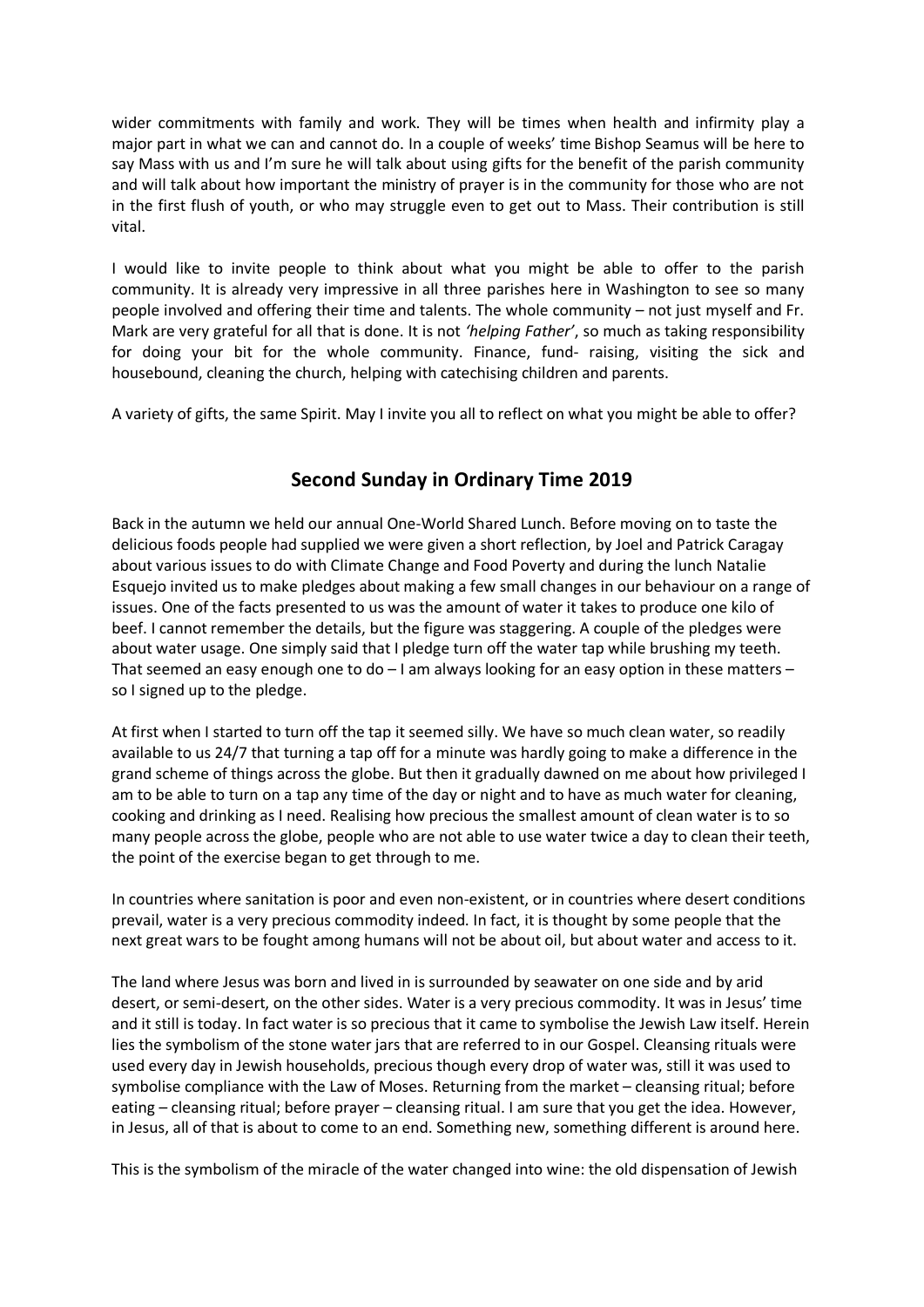ritual washings at every turn is to be replaced by the wine used by Christians in the Eucharist – the new dispensation. At the very beginning of his public ministry Jesus is pointing to the fact that something very different, very new is on the scene, and just look at how much of it there is – between 120 and 180 gallons of the stuff! The new ritual is to be respected it is a celebration of Jesus' Death and Resurrection, but there is more than enough to go around for anyone who seeks to be nourished by what is on offer.

The ritual of the Eucharist, the Mass, is about celebration. It is about the abundance of God's grace freely given to those who need it. Like the water of the Jewish ritual, but even more so, it is be respected and valued, but there is always enough for everyone to go around.

# **Third Sunday in Ordinary Time**

Neh. 8: 2 - 6, 8 - 10 1Cor. 12: 12 - 30 Lk. 1: 1 - 4, 4: 14 - 21

# **Third Sunday in Ordinary Time 2004**

We will look at that incident with Jesus in the synagogue of his hometown next week when we hear the reaction of the congregation. For today we will look for a moment at the Second Reading: Paul writing to the people at Corinth. The city was a major seaport for Athens – for sea traffic going West or East in the Mediterranean. A large cosmopolitan city – multi-ethnic population – multiracial – some people incredibly rich, others dirt poor – and many, many slaves keeping the economy going.

Paul had evangelised this community, but many others had followed him. There were deep divisions in the Christian community that was formed in this city – divisions along ethnic and racial grounds – Greeks, Jews – divisions on ideology – I am for Paul, Apollos, Cephas, Christ, – different theologies. Divisions on grounds of wealth – the well- to-do meeting for a splendid meal before celebrating the Eucharist, while others, slaves and poor people, couldn't afford much of a meal at all – nonetheless then sitting down to celebrate the Eucharist as if they were one community!

Paul had a great deal to say about this. In fact, the various themes of this letter – different theologies, different factions, problematic sexual practices, divisions over Liturgy, divisions over different roles within the church – are all themes that are alive and well today – and make this letter above all – still very, very relevant to our situation today.

In the midst of all these divisions, Paul's main theme that we see illustrated in today's extract is to emphasis two things:-

- 1. Our unity in Christ and his Spirit.
- 2. Our interconnectedness with each other because of this.

Unity for Paul here does not mean **uniformity.** Everyone doing exactly the same thing, at the same time. The analogy with the parts of the body shows how illogical and stupid such an idea really is. We each have separate but equally valuable and important gifts, roles and functions. The church community would not exist were it not for these differences – this diversity. No-one is more important that anyone else and each is to be respected and valued for their different contributions – in administration, in music, in visiting the sick, in teaching, in praying and so on and so on.

#### *"Now you together are Christ's body; but each of you is a different part of it."*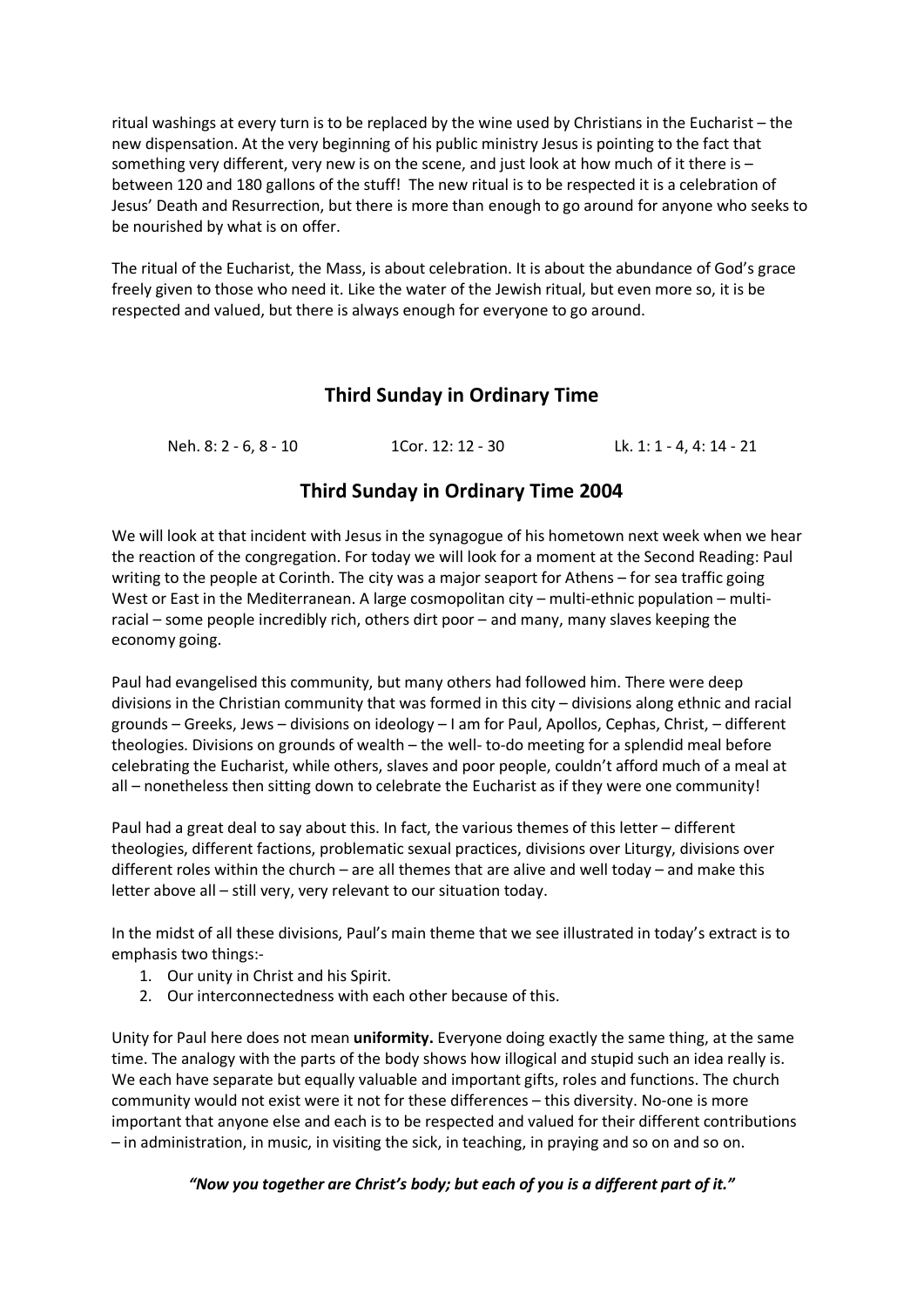Unity expressed in diverse ways and only in diverse ways – but there is always that mutuality, that interconnectedness.

#### **"If one part is hurt, all parts are hurt with it.** *If one part is given special humour, all parts enjoy it."*

This is as true of a parish community as it is of a diocese, as it is of the Church as a whole. Hearing, respecting, valuing and working together with our differences **is** what being Christ's Body is about – not mindless uniformity.

# **Third Sunday in Ordinary Time 2007**

There is a major and significant difference between a fanatic and an enthusiast. A fanatic is so completely focused/wrapped up in what obsesses them that the feelings and rights of others are thrown out of the window. The enthusiast, while eagerly focused on what fascinates them, **does**  have regard for the feelings and rights of others. Fanatics are willing to bomb and maim others, including themselves, in complete disregard and complete disrespect of human life. Human life, even when embodied in a person whom we think may be wrong, even utterly evil, is still to be respected. That is our Christian, Catholic faith, and we share similar values with most of the mainstream world faiths in this – including Islam.

We can be enthusiastic Christians, without being fanatics who disregard the needs of others. And there is a sense of enthusiasm, eagerness and expectation in two of our Readings today.

Given our rushed lives and eagerness to be about other things as well it may be a bit of a stretch to think of all the people in the First Reading spending five or six hours listening to Ezra reading out the Low of Moses to them as enthusiasts – it sounds to us perhaps as fanatical. But these people are hungry for their faith. For more than 70 years, they and their forebears were in Exile in Babylon. Jerusalem and the Temple had been destroyed.

Now they are back in their homeland – a poor imitation of the glories of the old Temple and the old city are about them – but they are FREE and they are eager to hear again the Law which they believe is that of the God who first brought them out of slavery in Egypt, and who has now brought them back from Exile in Babylon. No wonder they are enthusiastic.

The crowd in the synagogue at Nazareth are also eager to hear Jesus speak. He has been speaking in other synagogues in Galilee and his reputation has spread. Now in his home town people are eager to hear him. To be fair, next week we will hear that many rejected him and what he had to say – but many others did not and became his enthusiastic followers.

By the time St. Luke is writing his Gospel there are new generations of enthusiastic followers eager to hear Jesus' message. In the first part of our Gospel Luke tells his readers that it is to help these people, to feed them with the correct understanding of Jesus' message that he has written his Gospel.

The person and the message of Jesus is critical. Jesus not only gets up to read, he unravels the scroll of the prophet Isaiah to the passage **he** wants to read – about Good News and liberty, freedom. To some degree a prophet writes about future events, but when Jesus sits down and begins to preach his words are, *"This text is being fulfilled today even as you listen."* What was once future in NOW – no wonder there is eagerness and enthusiasm around.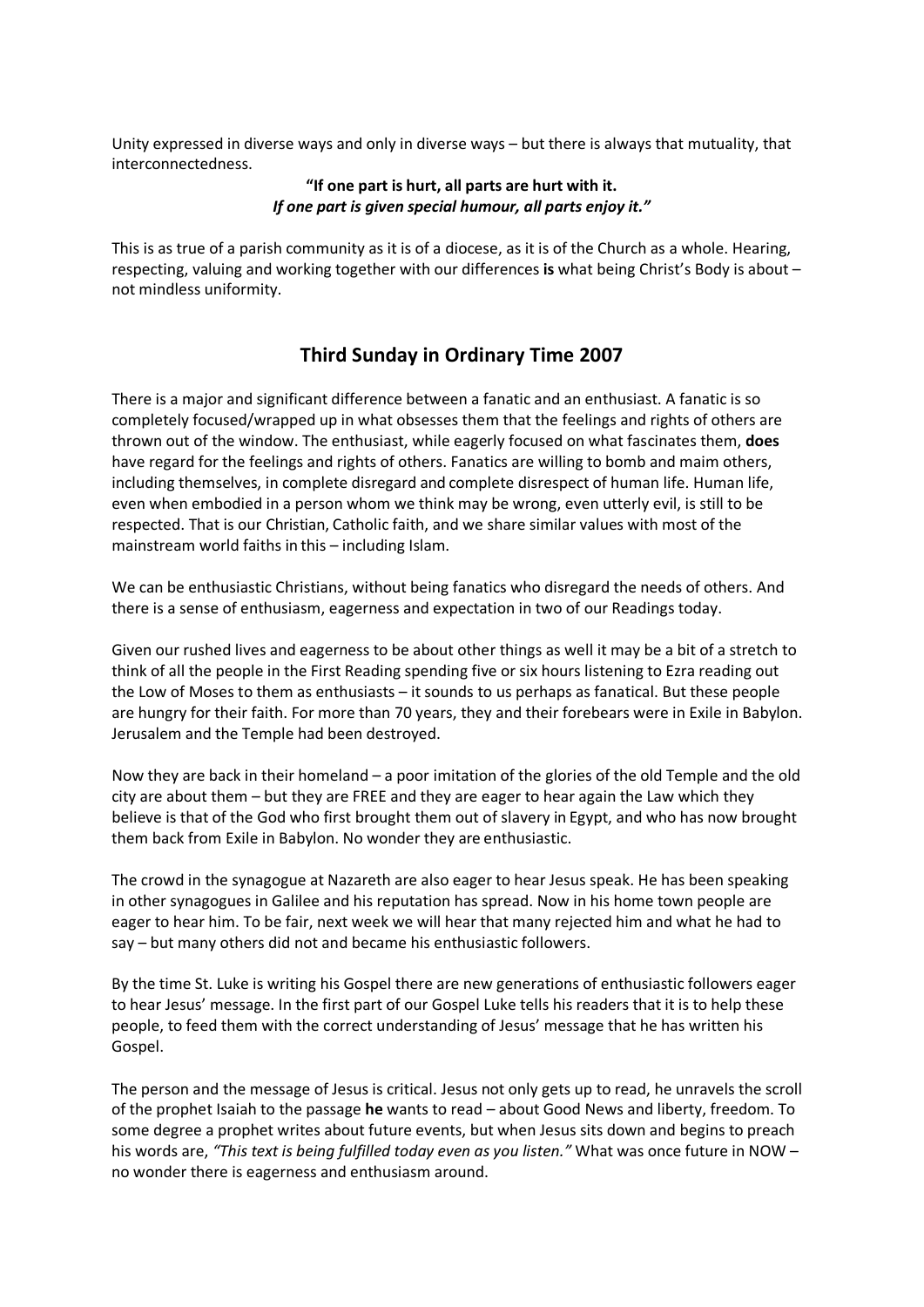Where does this leave us? We are rightly very wary of fanaticism in whatever form it comes We witness the devastation caused by fanaticism. But eagerness and enthusiasm are of a different order. Whereas fanaticism is ugly and off-putting eagerness and enthusiasm are attractive, infectious, welcoming. We have a message that is about our fundamental freedom from all kinds of slavery – to sin, evil, even death itself. It is Good News. It is there to be shared with others and it is best shared by people who are enthusiastic about it.

# **Third Sunday in Ordinary Time 2010**

We are now caught up in the interminably tedious process of a General Election Campaign. The phoney-phase is well underway, the real bit will begin when the Prime Minister names the day. Already posturing and sniping are being engaged in by all sides. The party leaders have made their opening pitches and now each day ideas on different policies are being drip-fed to the media.

I say this only to draw a kind of parallel with what Jesus is doing in today's Gospel. This sermon in the synagogue at Nazareth is his opening gambit in the long process of his Public Ministry. He has been baptised by John in the River Jordan. He spent 40 days in the desert struggling with his demons and now what we call his "Public Ministry" begins.

What Jesus offers to the people of Nazareth is not so much a manifesto – a series of pledges for his campaign – so much as a Mission Statement – a short, snappy image that relates to every aspect of the ministry that will now unfold.

It should be possible with any decent Mission Statement to relate every incident that happens in the life of a school, a hospital, any organisation that has gone to the trouble of working out such a statement – back to this core idea.

So it is that Jesus picks up the scroll of the Prophet Isaiah, notes the passage about being the anointed one of the Lord, sent to bring Good News to the poor, hope to the downhearted, freedom to those held captive and so on, and then says very simply, and very explicitly, *"This text is being fulfilled today even as you listen."* In fact the claim goes further and deeper than this, because what Jesus is saying is that everything he says and does – in his thoughts and prayer, in his parables about seeds growing, in the story of the Prodigal Son, in his curing of the ten lepers, the raising to life of the Widow's Son at Nain, in his calling of the disciples – even of Zacchaeus, the Tax Collector – every single one of these incidents is an example, an embodiment of, *"This text is being fulfilled today even as you listen."*

Right up to and including the Last Supper, his Passion, Death and Resurrection – everything is a way of fleshing out this basic Mission Statement – that is how good a statement it is. In the words of one theologian this is God seen *"inside out."*

Everything we believe that God is in God's inner workings is made visible in what Jesus does and says – God inside-out.

We believe that having completed his own mission – having lived out that Mission Statement of the Synagogue at Nazareth to the full, now, under the same Spirit, Jesus talks about from the writings of the prophet Isaiah, it is our turn to embody these same things. Each one of us in a different way – as St. Paul says in our Second Reading – *"all baptised in the one Spirit whatever nationality or background – together Christ's Body, but each in different parts."*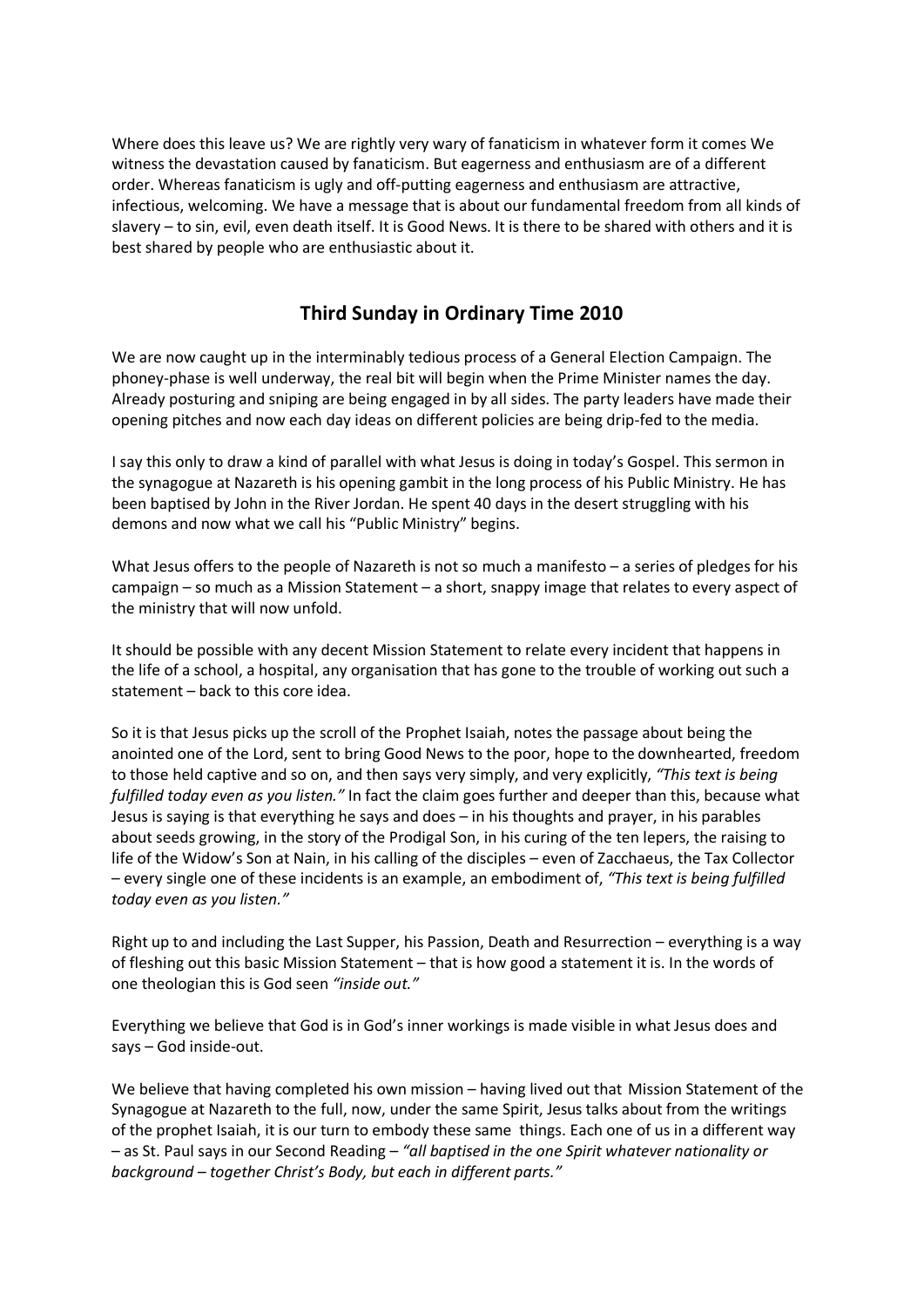Different, but essential is continuing the Mission Statement – making God visible in all **we** do.

# **Third Sunday in Ordinary Time 2013**

Our Gospels at the beginning of what is called *'Ordinary Time'* offer us first impressions of what Jesus' Ministry is to be about. They are a kind of manifesto – laying out his programme for the future. Last week the first impression was given by his miracle at the Marriage Feast at Cana at the beginning of St John's account of his Public Ministry. It was a signal that something very different had come on the scene and that it was rooted in the abundance of God's love.

Today we have first impressions from the account of St Luke's Gospel – the Gospel from which must of our Sunday Readings will be taken this year. Here the account of ministry starts in his home town of Nazareth and among family and people who know his well. At first things go quite well, *"His reputation spread throughout the countryside. He taught in their synagogues and everybody praised him."* Such praise was about to change, as we will hear in next week's Gospel Reading.

For now, though, we can stay with the scene described in today's extract. He is back home. People have been hearing about what he has been saying and doing. They are curious. Is this the same Jesus that they have known for so long? And they come in their droves to see him. There is a feeling of expectation when he stands up to read. He is given the scroll that contains the writings of Isaiah and we are told, "*"He found the passage where the prophet talks about the Spirit of God being on God's Anointed One". "Anointed One"* in Hebrew, *"Messiah"* in Greek *"Christ".*

Now this is quite some bold claim he is making – presenting himself to these people among whom he has grown up as nothing less than the Messiah, the Christ. But notice what the agenda of the Messiah is to be. The priority is not going to be about observing all the correct niceties about worship, nor yet is it going to be a huge political or military campaign to throw out the Romans. No, it is to bring Good News to the poor, the down- trodden, to set people free, certainly but not in any violent, external revolution. No, it will be a revolution which takes place inside, in each person's heart, giving them hope.

In saying that *"This text is being fulfilled today even as you listen"* Jesus is making a bold claim, and he is throwing out a challenge, or if you ponder, an invitation to his audience, to accept him. The people in the synagogue in Nazareth were the original audience, but now **we** are now that audience and the challenge, the invitation is to each of us.

# **Fourth Sunday in Ordinary Time**

Jer. 1: 4 - 5, 17 - 19 1 Cor. 12: 31 – 13: 13, Lk. 4: 21 - 30

### **Fourth Sunday in Ordinary Time 2004**

This time last week all kinds of dire/existing predictions were being made. The Government was to be humiliated over the vote on university top-up fees and on the Hutton Report; Heating systems in homes and schools were not going to be able to cope with Arctic temperatures of minus17□ by the middle of the week, and so on. The reality on all fronts has turned out to be rather different – but then Expectation and Reality make a habit of not coinciding – sometimes the Reality is much better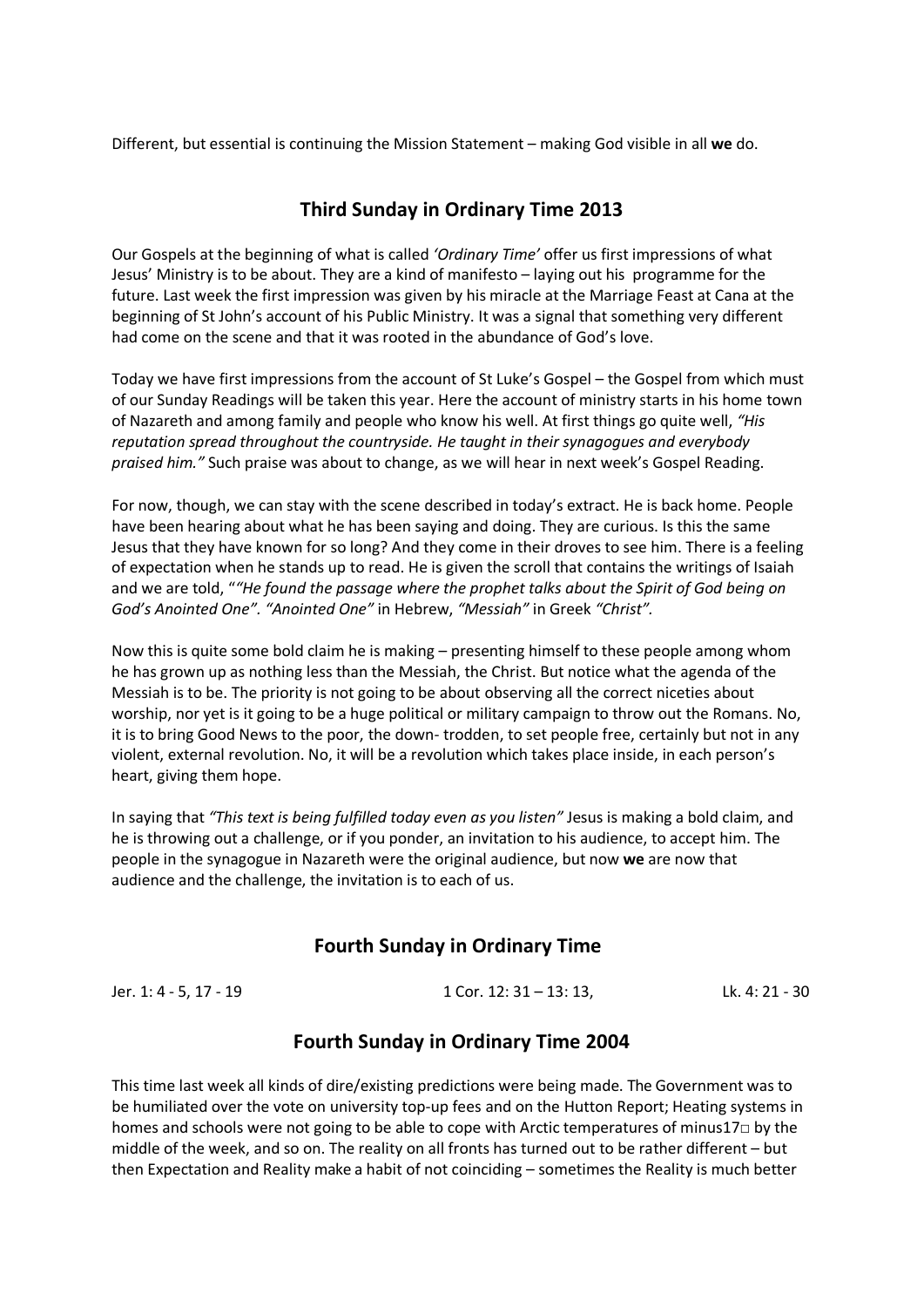than expected, sometimes much worse.

Newspapers have to try to entice people to keep on reading them; and TV channels have to keep the punters entertained to keep them watching. It seems that hype in some form or other is needed to sell something.

I'm not entirely sure what the expectation was on the part of those people in the Synagogue at Nazareth. Jesus was on a return visit to his home town probably only a matter of weeks after he had left it behind after 30 years quietly living as the Carpenter's Son, then the town carpenter. Everyone there would have known him, and most would probably had been his blood-relatives. What would they have expected of this person whom they thought they knew, and about whom they were now having report of him performing miracles in towns and villages nearby?

Whether it was some cheap thrills from spectacular miracles, or confirmation that there was nothing to be learned from this man – *"H*e'*s the carpenter's son."* The Reality is very different.

Last week in the first part of this incident we heard how Jesus picked up the scroll of the Prophet Isaiah and read the section about bringing Good News to the poor, sight to the blind, liberty to captives and so on. We pick up today where we left off last week, *"Today this text is being fulfilled as you listen."* We are told that they were astonished at his gracious words and at first wins their approval, but not for long. The dawning reality of his words – Jesus' challenge to see beyond the carpenter's son, and some cheap miracles to entertain the crowd are too much and so he is hustled out of town – literally.

Reality does not live up to Expectation for these people. The hype has been too much. I wonder if Reality and Expectation are not similarly mis-matched for us at times in regard to the way we come across things to do with faith and religion in our own lives – priests or bishops not living up to our expectations, the 'church' not seeming to be all that it might be; liturgy and prayer not giving us the buzz, the boost we were expecting – or else taking us beyond what we were expecting into uncomfortable zones. Expectation and Reality mis-match in all kinds of ways, but if we expect to find our God **only** in set places, at particular times and with the usual message – the reality will be very different, because the God we see revealed in Jesus does not work like that. Sometimes we may feel let down – but at other times we may get more than we bargained for – just as those people did in the Synagogue at Nazareth.

# **Fourth Sunday in Ordinary Time 2007**

One of the most important growth points we encounter in our development as human persons is coming to terms with failure, with not getting our own way in everything. There are fewer more embarrassing scenes than seeing an adult react like a two year-old spitting its dummy out of the pram when it doesn't get its own way. In different ways each of our readings today touch on this theme.

That reading from St Paul is a favourite for couples to choose for their wedding services, though I'm not sure that they really understand the full implications of Paul's words,

*"When I was a child, I used to talk like a child, and think like a child, and argue like a child, but now I am a man (an adult), all childish ways are put behind me."*

There is a world of difference between the childishness that St. Paul is asserting that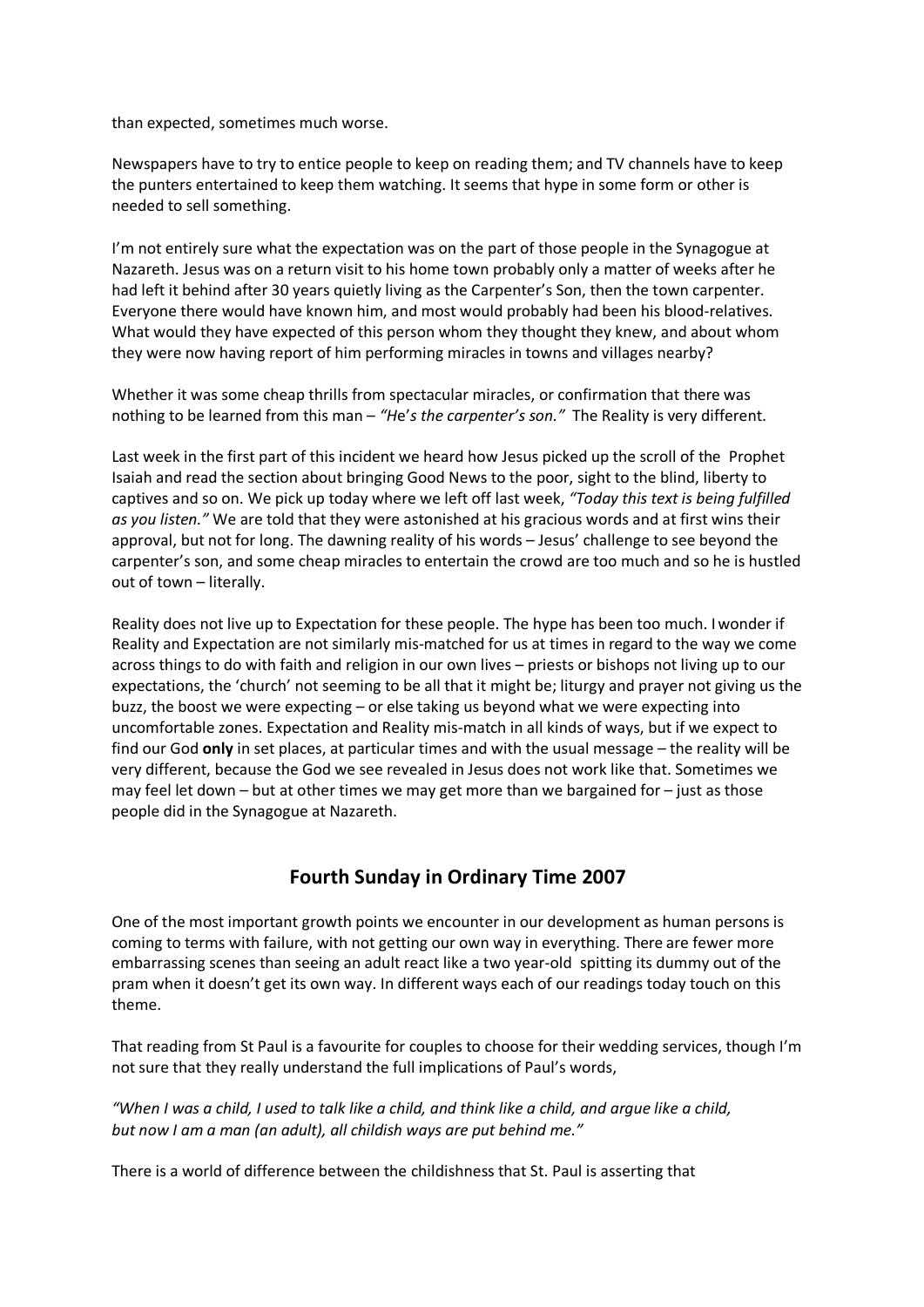adults should put behind them, and the child-LIKE-ness that Jesus recommends to his followers in different parts of the Gospels. We are by dint of age Christian adults, and what we are called to be is to grow into Adult Christians – and one of the main areas of development into adulthood is coping with disappointment, failure, not always getting our own way.

Poor old Jeremiah rarely got his own way or saw any great degree of success in his 40 year ministry as a prophet. During that time, in spite of his constant urgings to the people to be faithful to their covenant with God he saw the eventual destruction of Jerusalem and the magnificent first Temple of Solomon. It is no wonder that at the beginning of his ministry, as we hear in our First Reading, God promises to make him

#### *"Into a fortified city, a pillar of iron, and a wall of bronze to confront all this land."*

His will be a challenging ministry, but God promises to be at his side and Jeremiah does his best as an adult to engage in what he has to do.

Jesus also faces disappointment and rejection in our Gospel Reading today – and here right at the beginning of his Public Ministry. Although there will be many success stories in this ministry, there are also many failures – people opposing him, even disciples abandoning him because they can't take what he has to say. Of course, at the end of his ministry there is what looks like abject failure – abandoned in his hour of greatest need by all but a few faithful followers at the foot of his Cross, he dies like a common criminal.

We know that his death was not the end. What looked like a tragedy is ultimately a triumph, but that is with the benefit of hindsight. Today in our Gospel Jesus gets his first taste of disappointment, of not getting his own way – of being run out of his own home town. We know how he reacted – putting it all behind him, re-grouping and getting on with his preaching and teaching – reacting as an adult human person should.

Our task, our life-long task is to grow as adult human persons into God and God's ways. As I said earlier we are Christian adults simply by dint of age, but our calling is to be Adult Christians and coming to terms with disappointment, not getting our own way all the time is a particularly important growth point that we all have to encounter.

# **Fourth Sunday in Ordinary Time 2010**

A key moment in any budding relationship is when people fall out of love for each other. The other person who, at first, appears as flawless as a god or a goddess is seen now to have certain flaws in their character, to be less than perfect. Here is the opportunity for infatuation to turn into love – for a mature relationship to begin – or else to end there and then. Maturing relationships between people are ones where the partners accept, live with and work with each other's foibles and shortcomings. To expect all or nothing is a sign of immaturity.

When we look at what happens in that scene in the Synagogue at Nazareth we see a very childish, immature response from the congregation. Last week they were all agog at what Jesus had to say about himself. His reputation for healing had preceded him, but now when he cuts across their expectations and gives them a dose of reality, they turn completely the other way, *"This is Joseph's son, surely! What on earth can he tell us? What right has he got to speak like this?"* It's all or nothing and since Jesus does not fit into the narrow categories of their expectations it is nothing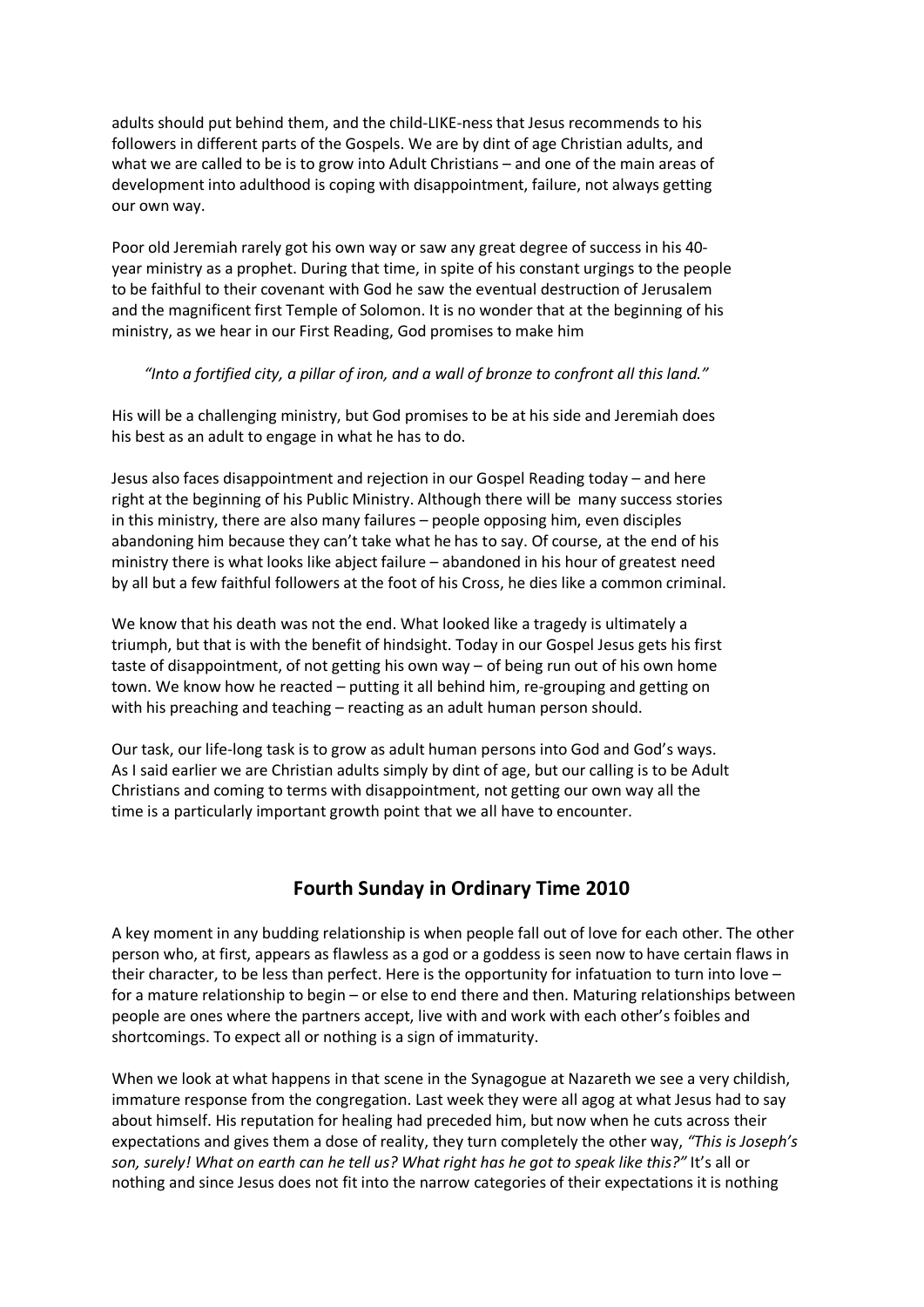and they hustle him out of town.

There is no compromise, no thought of trying to work things out, to talk things out. It's all over. The key moment, the opportunity is lost. The relationship will not develop.

Opportunities to grow and to develop – or not – come to us in the relationship which is our faith – our faith in the God made visible in Jesus. We might begin with some quite magical, childish expectations of this God of ours but in the joys, struggles and sadness's of life we come across opportunities to change our images, to understand this Person more deeply.

There may, of course, be occasions when things seem to go so awry in our lives that we can wonder where God is in it all, and wonder if it is worth the bother. Or, again, we may feel so unlovable, so unworthy that we might wonder why God would want to bother with us at all.

It is at times like these that these words of St. Paul in our Second Reading come to the fore. We are probably more used to hearing this reading at a Wedding Service, where a couple very much in love with each other choose this reading as an aspiration, a hope that the love they express for each other on that day **will** grow and develop in the good times and the difficult times that lie ahead for them.

Those words about what love really is, **are** aspirational for any couple but they are, of course, a very real description of the qualities that God shows us on God's side of the faith relationship.

God **is** love and so God is always patient and kind with us, with me – never jealous, rude or selfish, never taking offence no matter what we may do or say – never resentful, never delighting in any misfortune that comes our way – always ready to excuse, to trust, to hope, to endure whatever comes. This is what God is for us – something we see in Jesus' life, death and resurrection.

This is the great attraction of our faith relationship. Here is someone who never gives up on us and who calls us to respond similarly – moving away from childish infatuation to a developing mature and realistic relationship of love.

# **Fourth Sunday in Ordinary Time 2013**

Because of the scenes portrayed by St. Luke of things like the Annunciation, Jesus' Birth and the Visit of the Shepherds, the Presentation in the Temple and twelve years later the finding of Jesus in the Temple – a very human picture of Jesus is presented to us – but don't be deceived into thinking that this is a cosier or softer picture of Jesus than that presented by the other Gospel writers.

Whilst it is true that we see a very caring and loving Jesus in St. Luke's Gospel when he gives us things like the Parable of the Good Samaritan and the Parable of the Prodigal Son and so on, there is a certain steeliness about Jesus and a higher demand by him of those who follow him – a higher demand on his disciples.

Next week when we find Jesus calling the first disciples Peter and Andrew, James and John not only do they leave their fishing nets behind, St Luke tells us that they left EVERYTHING and followed him – no half measures there!

We see a similar steeliness, an uncompromising side to Jesus in today's Gospel. Notice how we are told at the beginning of that passage how, *"He won the approval of all and that they were*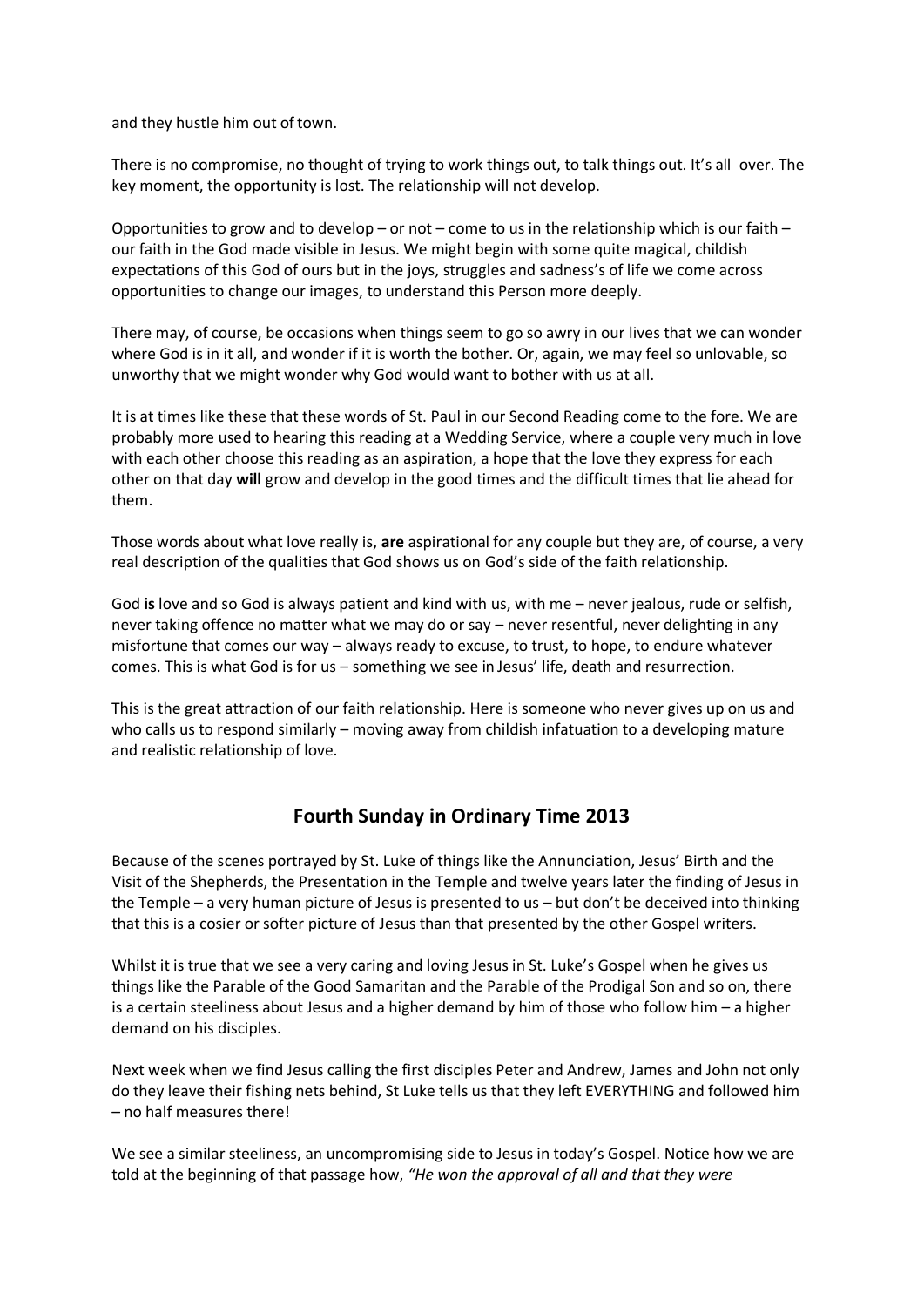*astonished at the gracious words that came from his lips."* Yet within a few short sentences they are ready to run him out of the town and to pitch him over the cliff- top. And what has happened is that he has actually provoked their anger with his words.

Jesus almost taunts these people he knows in his home town – *"Remember Elijah didn't feed any Jewish people in the famine and Elisha healed a foreigner, not a Jew, in his time – so there you go!"*  He's making an important point right at the start of his ministry – all that he does and says is not just for the so-called *'Chosen People'* it's for everyone – everyone, that is, who is open to trust and put their faith in him. But the way in which he puts this across is really provocative.

In acting in this way Jesus is clearly being portrayed as a Prophet – someone who proclaims the truth, who tells it as it is without fear or favour. He is, for example, like Jeremiah in our First Reading.

Notice here, in his calling he is told to brace himself for what is to come and how the Lord will make him a pillar of iron and a wall of bronze. This is because, of course, Jeremiah's message to the people is a very unpopular one – one for which he will be vilified, imprisoned and in danger of losing his life. But this is the prophet's calling – to speak the truth in season and out – without fear or favour.

In our understanding of what Jesus says and does, and of what Jesus asks of us as disciples it is important to keep before us a complete picture of who he is – as opposed to a partial one. Jesus is both a prophet who has high demands and expectations of his followers, but he is also a loving healer full of mercy and compassion.

In times when are rather comfortable, cosy and lackadaisical we need to listen to the prophet.

In times when we are at our wits end and full of self-loathing and self-doubt we need to listen to the compassionate healer.

Both are Jesus.

# **Fourth Sunday in Ordinary Time 2019**

For obvious reasons that Hymn of Love that we heard from St Paul in our Second Reading today is a favourite for couples to choose for their wedding service. Whether they have actually listened deeply to what St Paul is saying, rather than just hearing nice words, I am not always sure. In fact these words about love come at the end of two chapters in the letter that we have been reading over the last three weeks. It is the climax of his argument about the need for harmony, for unity, in the community.

He began this section by pointing out that though there are a variety of gifts they all come from the same Spirit. Furthermore these different gifts are to be valued by everyone and to recognise that, although each of us is different, within the Body of Christ – the Church – we need and should value each other. Finally in today's passage he writes about how this harmony can be achieved; through the gift of love that can overcome all things.

Although St Paul was the first Christian writer to use the analogy of the body to stress the importance of interconnectedness between people, others had used it in the Ancient World in describing the need for respect and harmony in all societies. It is, of course, an obvious analogy to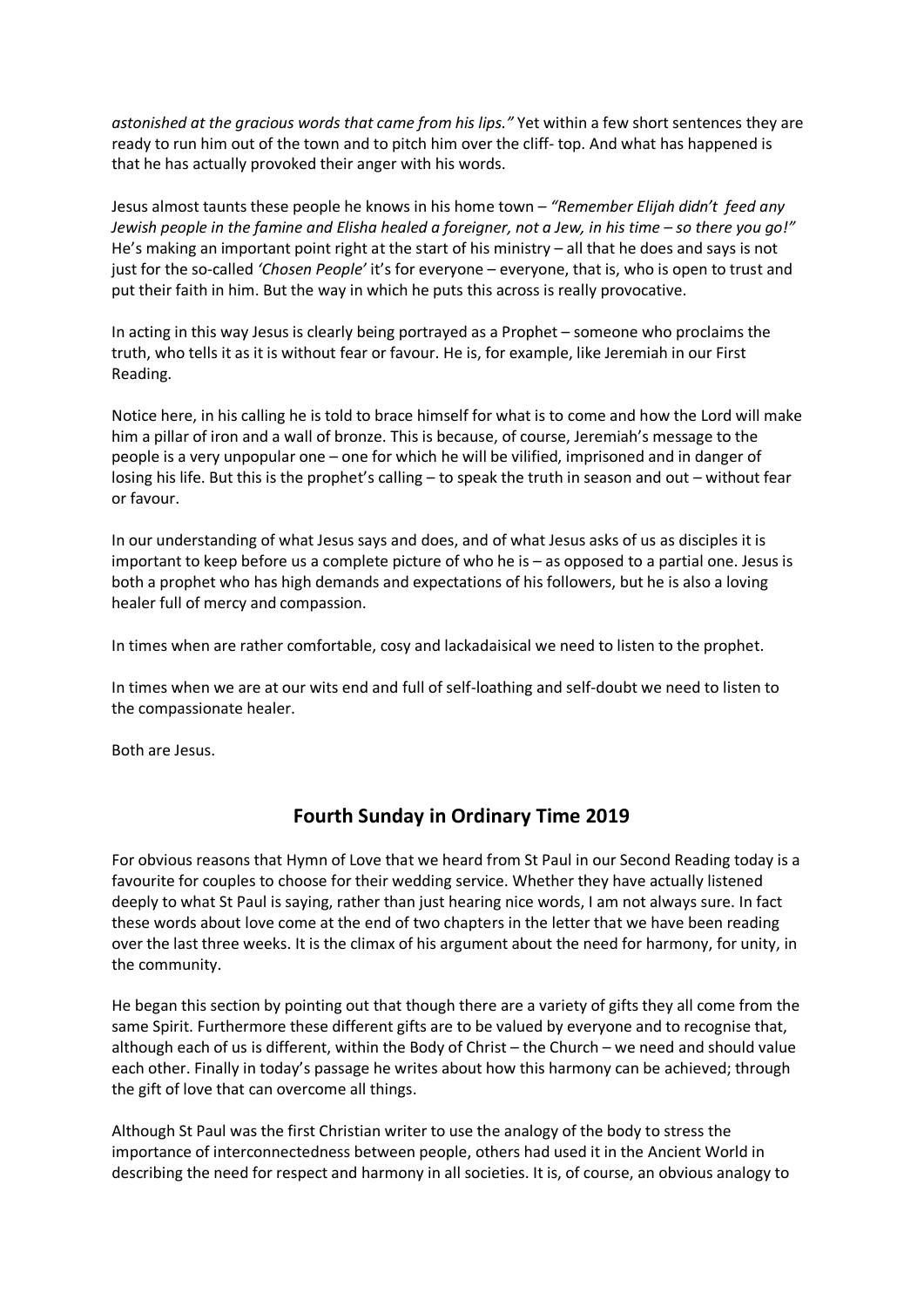use. St Paul is saying that what is true of all communities and societies should be especially true of the Christian community, founded as it is on God's supreme example of love for humankind. The exercise of love, of respect, of promoting harmony is not, however, restricted simply to our own Christian community. It has much wider implications for our attitudes to the wider society.

On Tuesday evening I was at the annual Holocaust Memorial Service at St Mary's High School. We heard from one young woman about what happened to her family in Bosnia in the 1990's and remembered, once again, that genocide is not a thing of the distant past. Our main speaker was a 92 year-old lady who had be brought out of Nazi-occupied Europe on the Kindertransporte in 1939. This was the initiative of a number of people in this country to save as many children of Jewish background as possible from what was going on in Germany and Austria.

Gabriele was born in Vienna to a Christian mother and a Jewish father. Her mother died when she was very young and she was brought up by her mother's parents. Her father was murdered after that Nazis took over Austria in 1938 and destroyed Jewish run businesses. Under the Nuremberg Race Laws she was a "Mischling" – literally, a mongrel. As a 12 year-old she was forced to wear a yellow Star of David on the outside of her clothes all the time. She had to move schools and was unable to play in the same parks as her non-Jewish friends. When her father was murdered her grandparents could see what was happening and arranger for her to leave Vienna on one of the Kindertransporte trains.

The full story is too long to relate here. Suffice it to say that she reached this country, unable to speak a word of English, and received a good welcome by many people, but her troubles were not over. Because she was of German-origin in the eyes of some people she was not to be treated well at all once war had broken out. She was found refuge in a convent boarding school in Ramsgate, Kent. However, at the age of 16 she was forced to move again. This time because of British Laws. Because of where she came from she had to register as an "Enemy Alien", and such people were not allowed to live near the Channel ports in case they might help an invading German army. Gabriele told her story with great calm and serenity. She has enjoyed a good life since those times and is very grateful for the welcome she received from so many people 80 years ago. It saved her life.

Her story is a timely reminder of what so many people face in different parts of the world today. We are, as human beings, part of a single body. We need others and we need to respect all human life. The love of God, the love of which St Paul writes so eloquently in our Reading today is not to be restricted to fellow Christians, but belongs to all people – all people who are, after all, made in the image and likeness of God.

### **Fifth Sunday in Ordinary Time**

Is. 6: 1 - 8 1 Cor. 15: 1 - 11 Lk. 5: 1 - 11

### **Fifth Sunday in Ordinary Time 2007**

A few years go Pope John Paul II used the phrase from that Gospel passage, *"Put out into the deep…"* as the opening line of a letter on vocations to the priesthood and the religious life. It captures the spirit of mystery and adventure which is integral to dealing with others in a pastoral setting. As Christians we believe that everyone is created in the image and likeness of God, so in dealing with other people, their lives, their feelings, their hopes and dreams we are dealing with holy ground, with something sacred. We need therefore to tread carefully and with respect.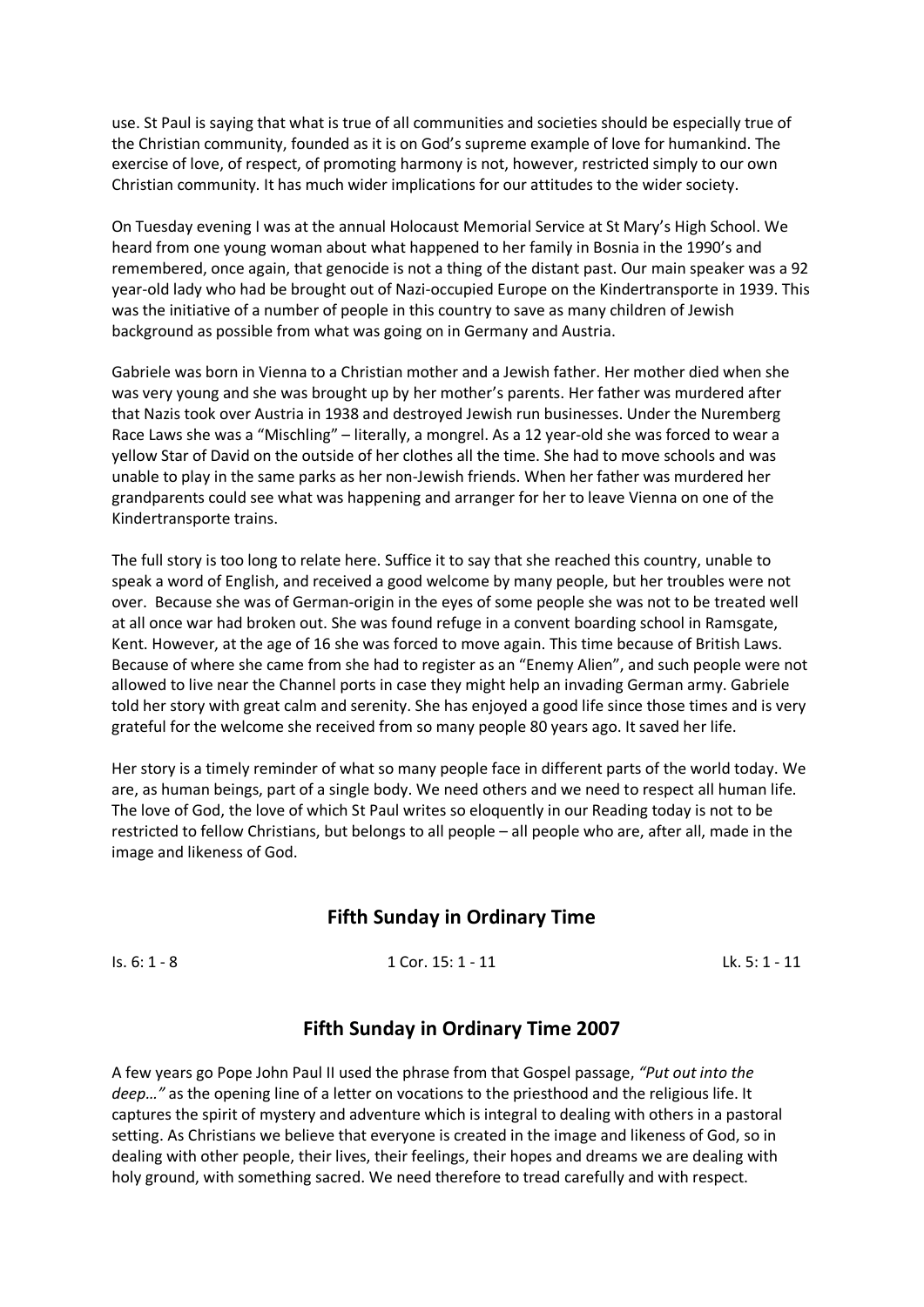It is no accident that all three people called upon to share in God's work in our readings today do not feel themselves worthy of such work. Isaiah is already on holy ground in the sanctuary of the Temple but does not feel worthy to be God's messenger until he is cleansed.

St Paul reminds us that once he was the chief persecutor of the church, but through God's grace – God's love, forgiveness, strength and help – he was able to become the boldest preacher of God's message.

St Peter knows he is in the presence of someone quite extraordinary in Jesus and knows he is not worthy – *"Depart from me, Lord; I am a sinful man."* They are words that all of us could echo. Yet each one of us is forgiven when we seek God's mercy, and each one of us in some way is being invited to *"Put out into the deep…"* – whether as priest, parent, grandparent, teacher, friend, mentor, a companion. Whatever we are called to be with some other people in our lives, when we are in a position to influence the life of another we are dealing with holy ground, something sacred – and none of us is worthy.

It is a scary business having the privilege and possibility of influencing the life of another person. And that comes not just in the life of a priest or a teacher, but is also part of being a parent, a friend or a companion. We cannot be any of these things or do any of these things properly and well without God's guidance and help. That is why we are invited to pray frequently for priests, teachers and parents and so on.

Although there is a natural reluctance and hesitation to presume to take on such important roles in life, we also know the personal rewards coming from our dealings with others are immense. Once we are aware that we are on holy ground – that we are dealing with something sacred – we can also be aware of some other words of Jesus to Peter in that Gospel, *"Do not be afraid."* We are not out on our own in the deep when dealing with others. We are accompanied by the One who promised Peter that he would not be alone in his work.

Today we are asked to pray especially for those involved in Education, those involved in the sacred task of helping to inform, form and transform new generations of young people into the mysteries of life – of launching them out into the deep. We certainly do pray for them today, and for all of us in whatever ways we are called to put out into the deep that is involvement in the lives of others.

# **Fifth Sunday in Ordinary Time 2010**

Growing up in North Shields with my Dad, although land-based himself, working for a fish trawler company, I was very aware of the tough life of a sea-going fisherman. The combination of sea and weather and the dangers of working on deck make it a challenging job. Many more people are aware of this now thanks to some of the documentary series which have been on television in the last few years.

The Sea of Galilee is puny in comparison to the North Sea but being fishermen 2000 years ago still had huge challenges. Rowing the fairly fragile boat in what could be rough seas, putting out the nets, then landing them in, was a tough old job. But as well as being tough there is also something romantic, something adventurous about *"Putting out into deep water",* as Jesus tells Simon Peter to do in our Gospel today.

What Jesus offers these fishermen who leave everything to follow him is another kind of adventure;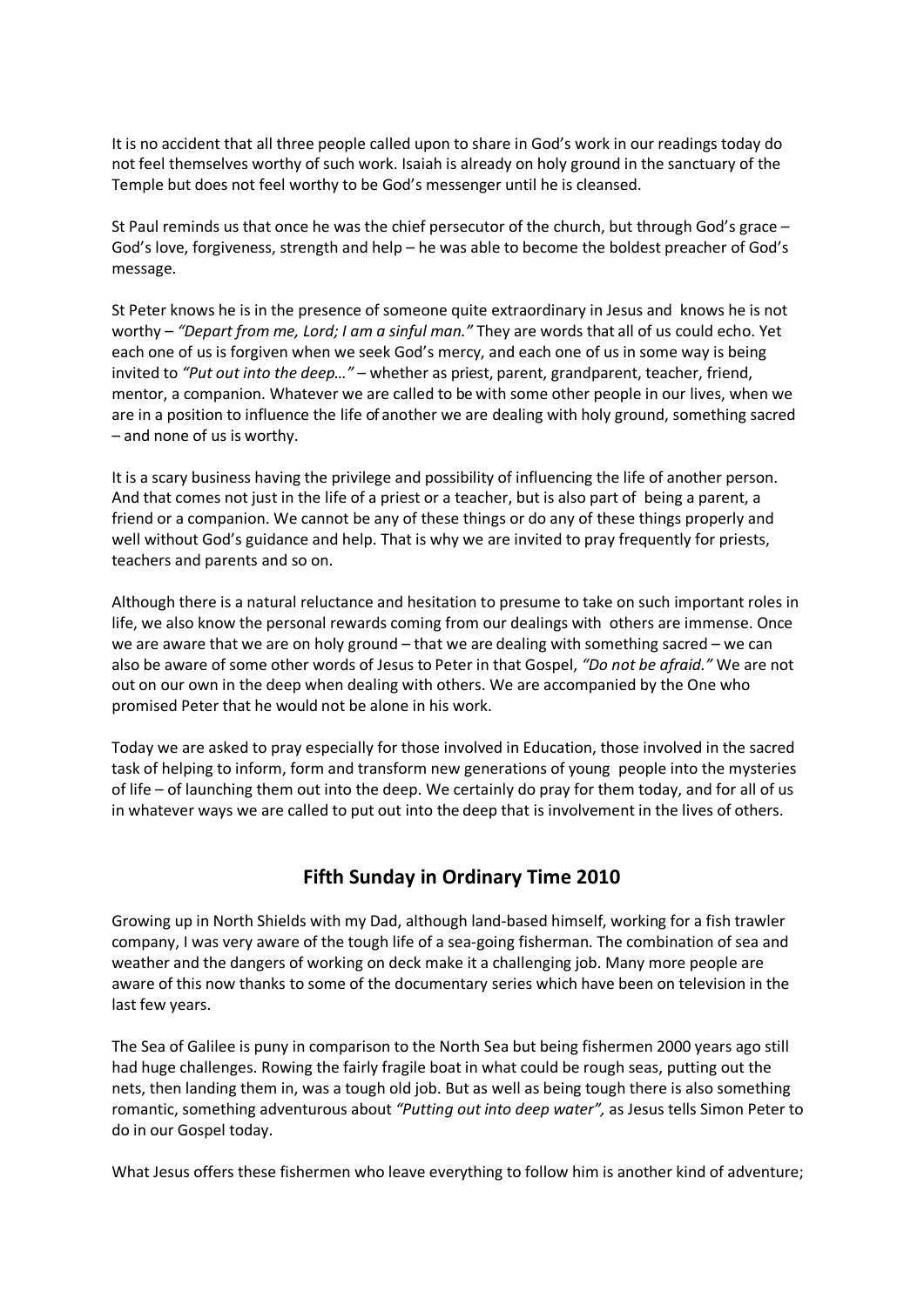joining him in preaching the Gospel and gathering new people as they go about their work. For too long now, far too many generations this idea of adventure of putting out the deep, the unknown, has either been lost in our church communities, or else it has become associated only with missionaries who ventured out into what was called *"Darkest Africa"* or who worked in exotic locations like the Amazon jungle or faraway Pacific Islands.

Meanwhile here at home the images were not about the adventures of fishermen, we were part of a flock – and like sheep we looked to others to care for us and to look after us. Rather than be natural doers, going out to take the Gospel to others, our congregations, our parishes become populated by people who were passive receivers – who came to church to have things done to them. That has to change, it has to change radically and it has to change quickly.

Today a number of children from the parish are signing up to the next stage of their adventure of the journey of faith – and it **is** an adventure. At their Baptism their parents accepted the responsibility of bringing their children up in the practice of the faith. The parish and the school are doing their bit in helping these parents with that responsibility as these children prepare to make their First Holy Communion. But the school and the parish do not and cannot take that responsibility away from these parents. Now *"responsibility"* sounds like a burden, something that has to be done but if that is what it seems then it comes from that passive culture that we have come to accept that we come along to church to have things provided for us, to have things done for us.

And yes things are provided and given to our in our worship in celebrating this great sacrament, but it is also a call to **do,** to be active. Handing on the faith to others, sharing the Gospel, the Good News of our salvation should be a pleasure, an adventure, something we really want to engage in because it is so important to us, so precious.

Perhaps a way to summarise this would be to adapt some famous words from President John F. Kennedy's Inauguration Speech of 50 years ago, *"Ask not what your church can do for you, ask rather what you can do for your church."*

We **are** the church and **we** are called to put out into the deep.

# **Fifth Sunday in Ordinary Time 2016**

In our three readings this weekend we find three men, from very different backgrounds, all of whom feel that they are not worthy of what they are being tasked with, and yet all three will go on, with God's help, to be three of the most important figures in the unfolding story of the Bible.

Isaiah seems to have been some sort of aristocrat in Jewish circles who, while praying in his native Jerusalem receives this vision of angels and the message that he is to proclaim. But he protests, "I am a man of unclean lips and I live among a people of unclean lips..." "I cannot possibly do this huge task." But the Lord, for his part insists that he can and gives him the wherewithal, such that ultimately he can say, "here I am, send me."

Paul, as we know, was a Pharisee, an intellectual living and working in Jerusalem. As he points out in our Second Reading, he was also a great persecutor of the early Christian community and did not deserve the name of an apostle nonetheless, thanks to the grace of God, he has become one of the greatest of its missioners and preachers.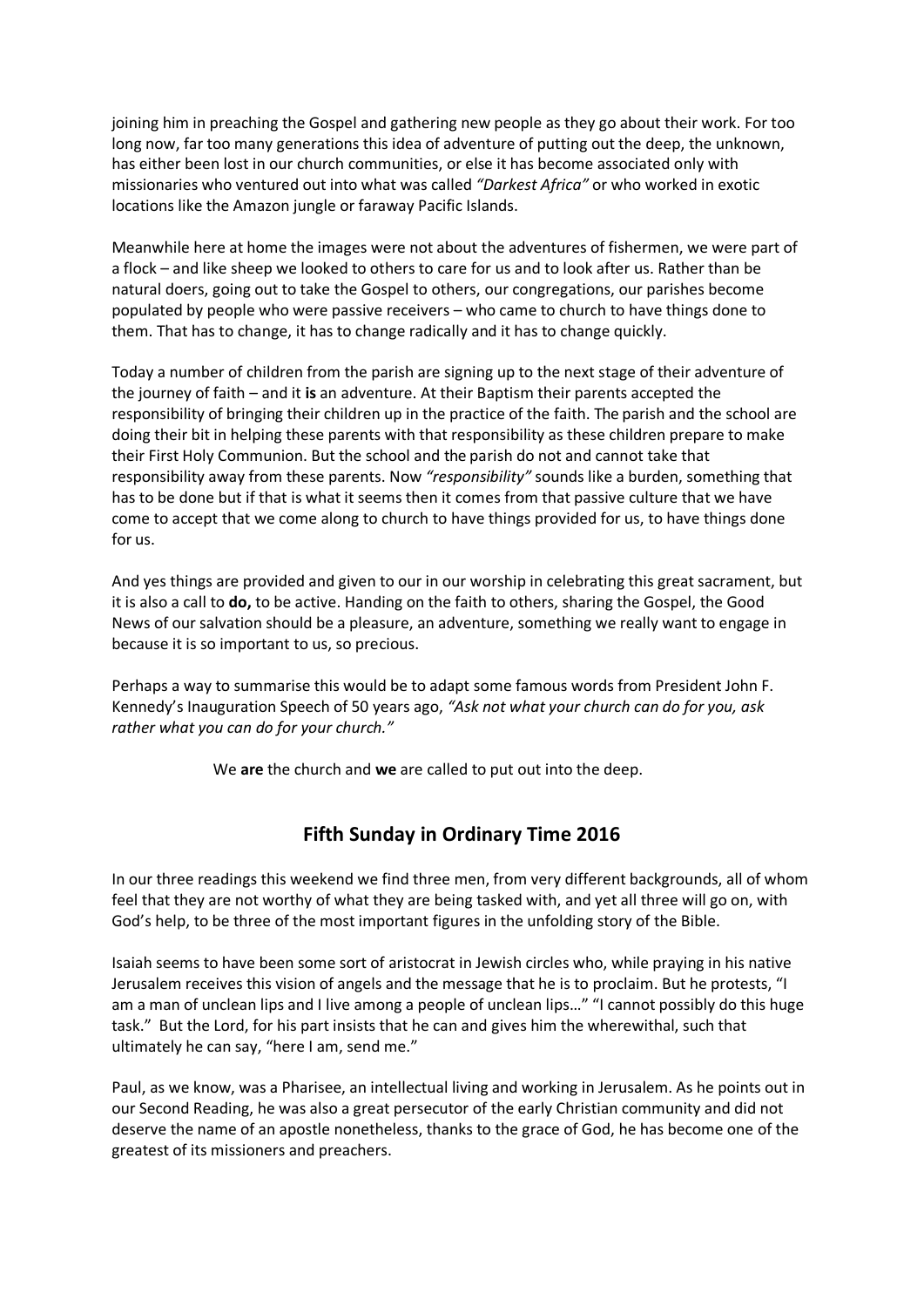In contrast to the first two, Peter is a simple, but skillful fisherman, a rural man, in a very precarious, and sometimes dangerous, occupation. He is sufficiently experienced to know that there is no point paying out your nets even in deep water when the sun is high in the sky. The fish are not feeding then and the chances of catching them are nil. And yet they actually catch an overwhelming amount – and he is frightened to his core. "Who is this man? Who is it that can do this kind of thing – preach to great crowds and then turn round and point to where there is an abundance of fish to be caught?" So he responds by saying, "Leave me for I am a sinful man." In spite of these misgivings he too, is able finally to say yes – and no we have the first leader-in-making of the early church.

An aristocrat, an intellectual teacher of the Law, a simple fisherman – here we have three very different men. Now the major flaw in the argument I am about to make is that they were all men, women are not represented here. That is a function of the narrowness of the culture of the time, and there is little or nothing we can do about that (not that for one moment we need to be as narrow in the way we operate today). The point is that every single one of us is not worthy to be called to have any role in the community of God's people. Not one of us is worthy. I am not worthy of priesthood, of leading the celebration of the Eucharist. The people preparing for baptism or for reception into the church are not worthy of such a move. The children preparing for their First Holy Communion are not worthy of receiving the Lord.

No-one here is worthy to be a disciple of Jesus, that is a given. Like the three men in our readings today we are invited to acknowledge that… and then get over it. Get over it and get on with it. We are not worthy but we ARE nonetheless disciples, and as such are called continuously to be encountering Jesus in all kinds of different ways, and having encountered him, then to share our Good News with others. Not one of us is worthy to do, and yet every single person here is, with God's grace, called to do this.

This coming Wednesday we mark the beginning of Lent – one of the really special times of prayer and reflection during the Christian Year for all of God's People. One of our tasks during the coming 40 days is to acknowledge our unworthiness to be disciples, and then to get over it and to get on with it.

### **Sixth Sunday in Ordinary Time**

Jer. 17: 5 - 8 1 Cor. 15: 12, 16 - 20 Lk. 6: 17, 20 - 26

### **SIXTH SUNDAY IN ORDINARY TIME 2007**

*"Alas for you when the world speaks well of you!"*

There's not much chance of 'the world' – of modern culture – speaking well of religion these days. To be fair various religions have often brought problems on themselves because some of the characters representing religion are extremists, intolerant bigots – that goes for Christians as much as any other world religion.

Having said that the way religion is portrayed in the various parts of the media is almost universally negative with no glimpse allowed of any good done by religious people. This last week I went to see a new Dutch film at the Tyneside Film Theatre about a young Jewish woman doing Word War 2. She was, like Ann Frank, one of the hidden children – hidden by largely Christian families from the Nazis. Rudd was hidden in the farmhouse of a Dutch Calvinist family and as portrayed in the film – the stern, Calvinist farmer, head of the family, only gave her food if she had learnt another couple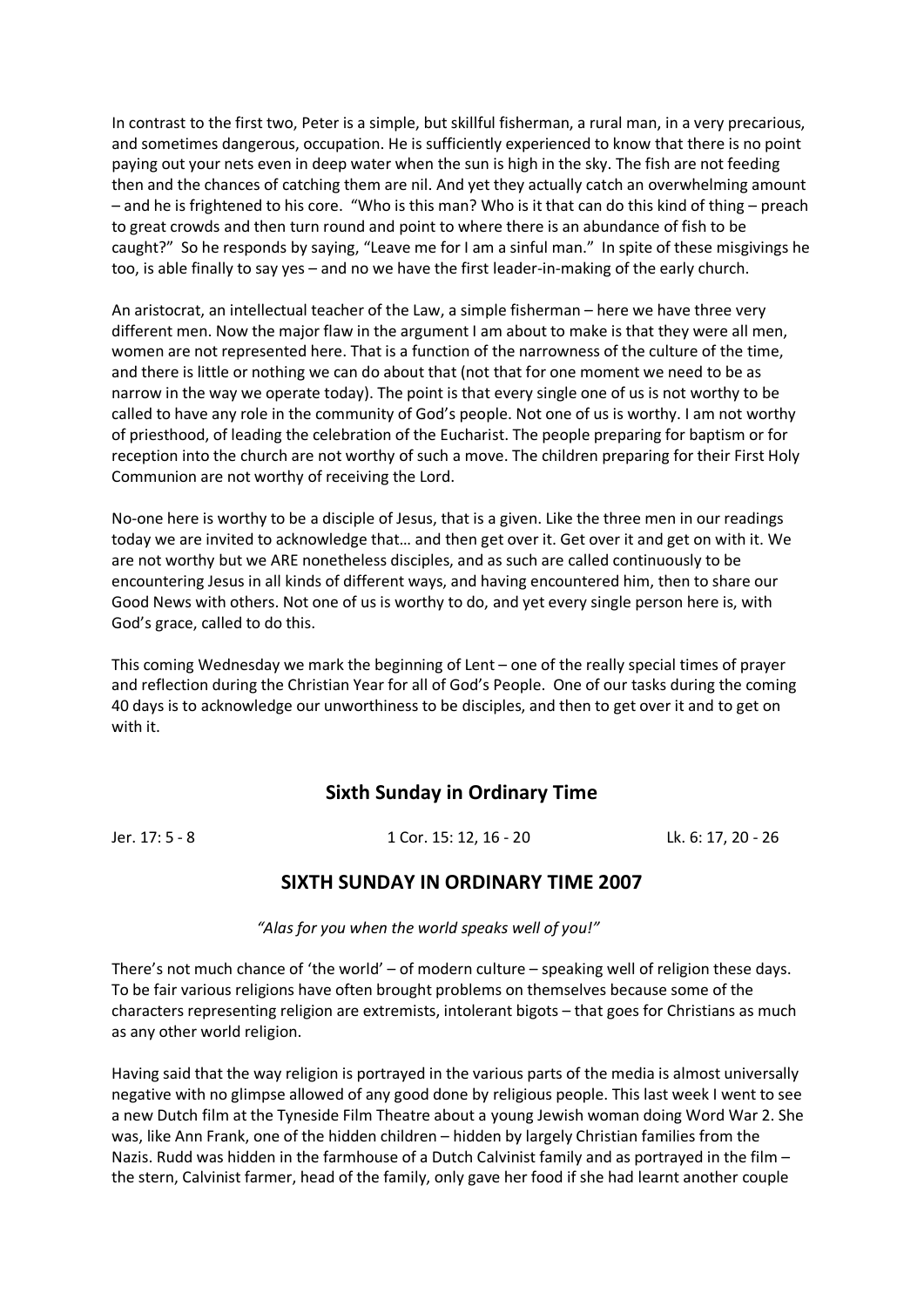of verses of the New Testament. At the end of the war wrongly imprisoned as a collaborator – she is brought out of the filthy cell she is kept in with the other collaborators on a Sunday morning to be sung at by a hearty, Calvinist choir singing of God's righteousness and our sinfulness – not a mention of any good done by anyone religious – a completely one-sided view of religion.

You only have to think of the Da Vinci Code, or Dot Cotton in EastEnders, and the portrayal of religion is much the same – bad, mad or worse. In the newspapers or on the TV news, any religious person not holding to the secular liberal norm is usually referred to as *"a devout Catholic"* or *"an evangelical Christian."* However much many may not agree with everything that some people put forward as the Christian view, it is certainly not the case that the only option open is a secular, libertarian one.

A few years ago Eric Idle, one of the Monty Python team, was interviewed about the film, 'The Life of Brian' – a satire on religion. It was very revealing what he had to say. A suggestion was made that the next Python film should be a satire about Christ. OK so they started looking at the Gospels. He said that when they looked at what Jesus had to say there was nothing to base a satire on, because what he had to say was actually very good – the satire came at the way religious people then portrayed and interpreted his words.

Not the person and his message, but the way religious people then distorted and twisted the message.

In my view they made a very funny film.

Just look at today's Gospel – eminently sensible. We are rather more familiar with St. Matthew's account of what we usually call *"The Beatitudes"* – the beginning of the Sermon on the Mount, where Jesus addressed the whole crowd. Notice that here in St. Luke's account we are told, *"He fixed his eyes on the disciples and said…"* These words of blessing and then of course, of woe, are addressed to the disciples alone (something that happens quite frequently in Luke's Gospel). And if the words were addressed to the disciples then, they are equally addressed to the disciples now – to us.

In listening to what Jesus says to us here, we may not be too happy about embracing poverty, hunger, sadness and being the subject of hatred, but we need to be very wary of being comfortable, contented and well off – going along with what appears to be success in the eyes of the world. Jesus' agenda, the Christian agenda, our agenda is different and whilst we might rightly complain about the biased way faith and religion are portrayed today, we would not want to go along uncritically with the agenda of 'the world' as Jesus calls it. That equals - False prophecy.

# **Sixth Sunday in Ordinary Time 2019**

I apologise if people have heard me use this story before, but I think that it bears repetition in the light of our Readings today.

Once upon a time two sisters – Beauty and Ugly – lived in a town near the shore of a lake. One day Beauty came down to the lake for a swim. She undressed and placed her clothes in a neat pile at the water's edge and dived into the lake for her swim. A short time later Ugly came down to the same spot, took off her clothes, placed them in a neat pile and dived into the lake for her swim. Being the stronger swimmer Ugly arrived back first but when she got out of the lake, by mistake, she put on her sister's clothes, so that, when Beauty returned the only clothes left for her were those of Ugly.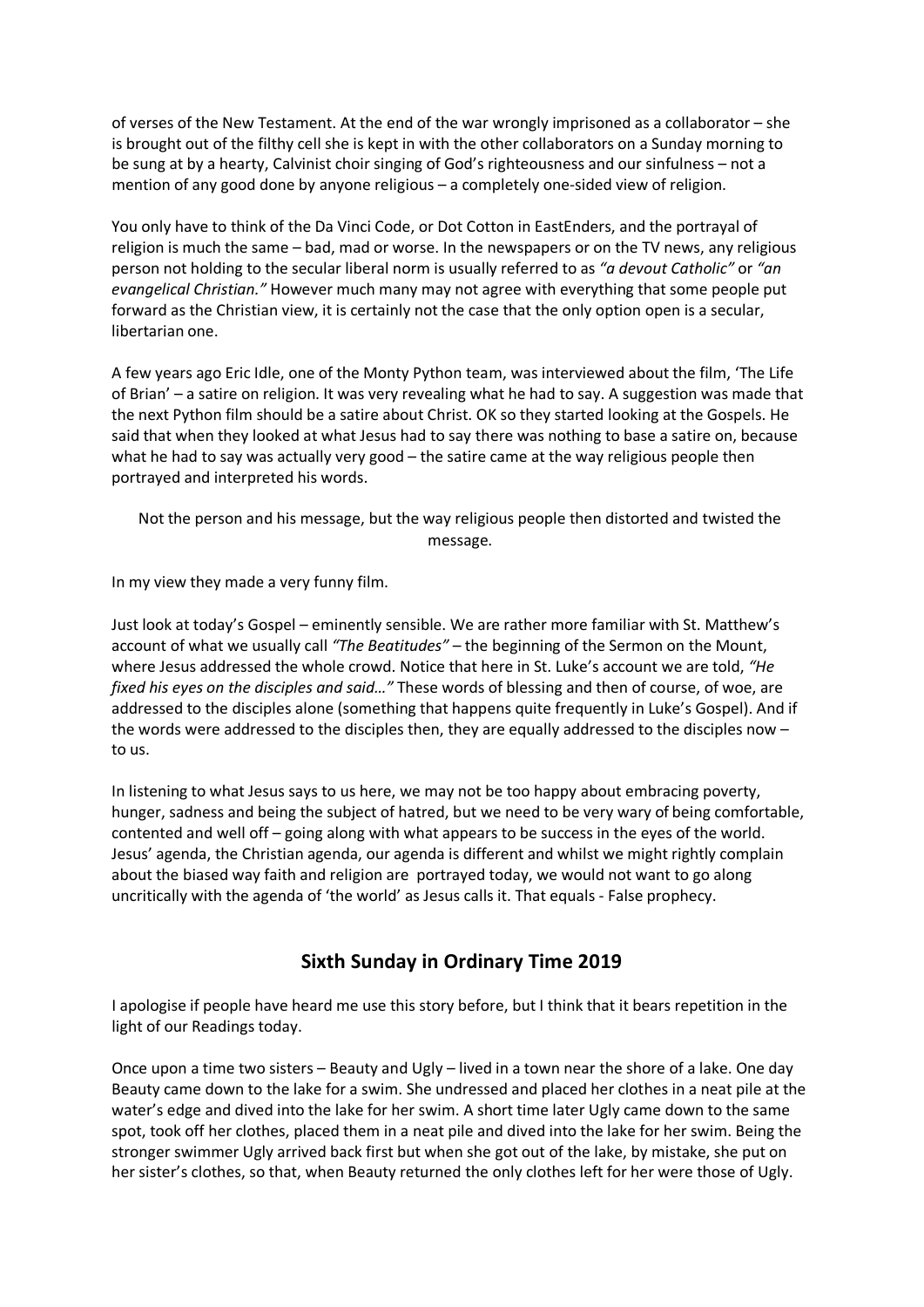Ever since then people have been confused when they meet either of the two sisters because what looks on first sight as though it is Ugly is, in fact, Beauty; and what looks like Beauty on further looking turns out to be Ugly.

Too often we are prone to looking no deeper than the surface of things. Superficially what looks very attractive – riches, comfort, apparent contentment, and so on – might, if we dug a little deeper, be based on something quite ugly; the exploitation of others, for example. Some of the benefits we enjoy in this country are because people elsewhere are being used either as slaves, or else as virtual slaves trapped in a system that works well for others (for us), but not for them.

Superficiality is a pandemic (not just epidemic, but pandemic. It is everywhere) in our society today. It is so easy for us to flit from one thing to another, barely touching the surface of anything. Pope Francis refers to this, in his recent letter on Holiness, as a culture of "zapping" (I'm not sure what is the Latin word for "zapping"!). We can switch from channel to channel in an instant on the tv, or move from one image on the tv to something on the ipad or the phone, without taking any real notice of what we are looking at. The Pope suggests that this is something that young people are particularly prone to, but it is something that affects all of us. The problem with such a culture is precisely the danger of thinking that we are seeing Beauty when it is, in fact, Ugly, and being turned off by something that appears to be Ugly but which, on if we looked at it more closely turns out to be the very Beauty that we most seek in life.

Our First Reading throws up the contrast between an arid wasteland producing no fruit because of a lack of depth of roots to find water and true nourishment, with the constant fruit produced by a tree planted by the water's edge, whose roots can reach permanent nourishment. The call of the contrasts in the Gospel between blessings and curses point to the same need: to discern what is truly and lastingly good, from what might appear to be good and wholesome, but is in fact anything but wholesome.

Discernment is a truly God-given gift. By realising God's presence in our lives, and the support God offers, we are enabled – when we take the time truly to reflect on what is in front of us – to see not simply what benefits me, gives me more and better in life. Discernment is about seeing the direction God is pointing out to me – a direction that may involve discomfort, even pain, but which nevertheless leads to true goodness and beauty.

If you think that is a bit harsh, take a look at the Cross sometime: superficially ugly, but truly something that brings about beauty in its fullest sense: freedom from sin and resurrection for us.

# **Seventh Sunday in Ordinary Time**

1 Sam. 26: 2, 7 - 9, 12 - 13, 22 - 23 1 Cor. 15: 45 - 49 Lk. 6: 27 - 38

# **Seventh Sunday in Ordinary Time 2004**

I think that we are all now familiar with what is called Ignatian Prayer. Using our imagination and senses we are invited to image a scene in the Gospels, to place ourselves in that scene, to imagine ourselves are one of the characters in the story and to see what happens as we replay the scene in our imagination. It can be a very powerful and effective form of prayer and a useful way into understanding our Scriptures.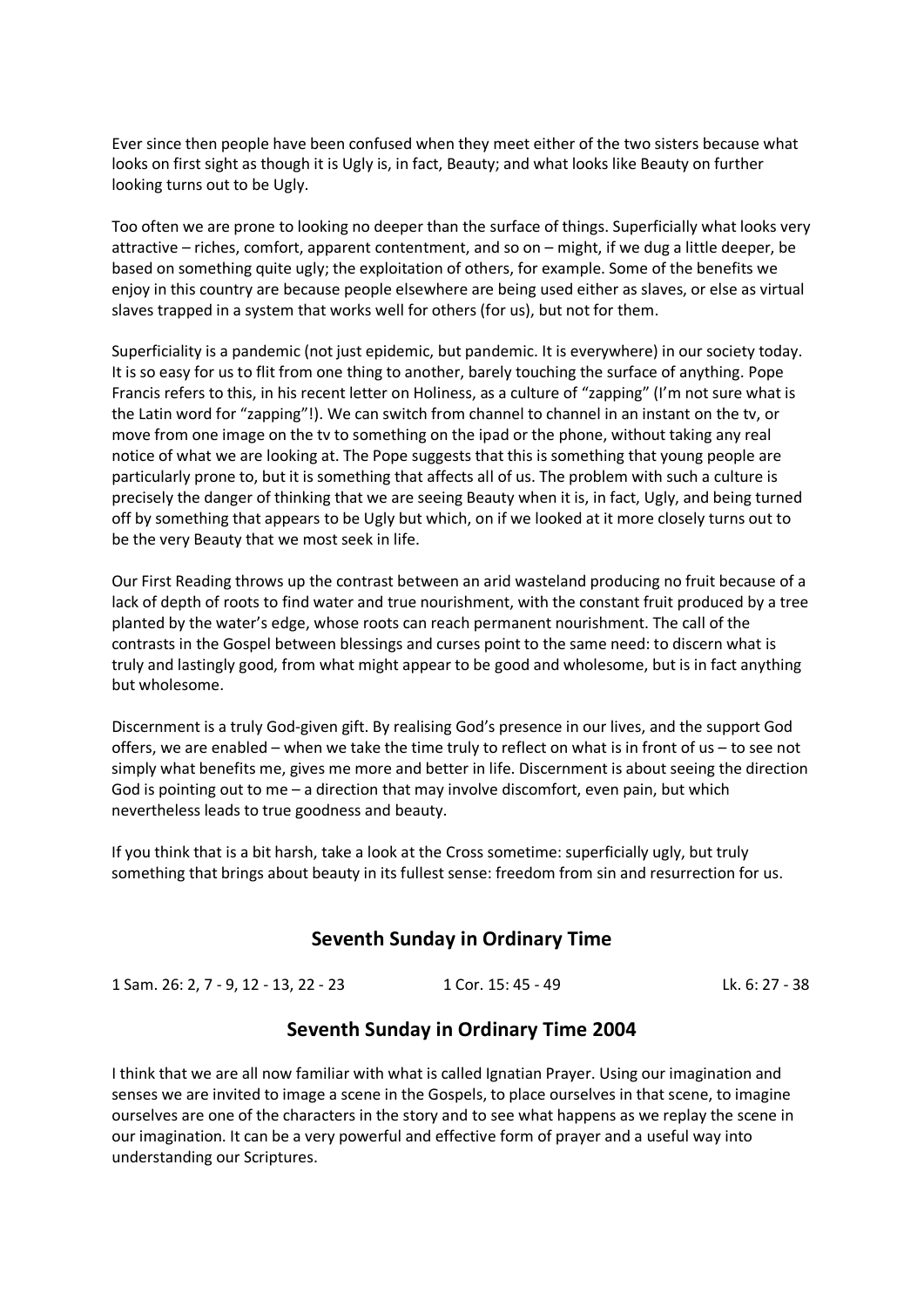The other day I came across a piece of writing where the author was suggesting we do the same kind of imaginative exercise – only in reverse. Instead of placing **ourselves** in the scene in the Gospel, we try to imagine Jesus present in our own lives here and now and saying the kinds of things he says, for example, in our Gospel today.

Try to imagine Jesus ringing at your doorbell. Of course, you invite him in and are delighted to see him. You invite him to be part of your family life – to be at home with you in your day-to-day routine.

As part of your family you say to him, *"Invite some of your own friends around for a meal."* And, unfortunately he does. Remember the type of people he has for friends in the Gospels and they start coming to your house on a regular basis. The curtains soon twitch in the houses round about. There is talk about what will happen to property values if this kind of thing goes on. You invite Jesus along to speak at the parish church – and he says all of those things about loving enemies, giving even more to the person who robs you, doing good to those who harm you and so on. How does this feel – sharing this man among your family and friends? A man who actually said at one point, *"I have come to divide a household against itself, father against son, daughter against mother"* and so on. And this is exactly what he is doing – right in your own life – Now.

This imaginative exercise ends with the person preparing a safe, comfortable cupboard in the house, putting a strong lock on the door. You invite Jesus to step inside and lock the door. You put flowers and candles around the cupboard and make a reverential bow every time we pass it. You now have Jesus in the house and he doesn't interfere anymore.

The writer if Fr. Gerard Hughes, a very distinguished Jesuit priest and writer of much praised works on spirituality. He is not trying to be deliberately offensive to people's sensibilities here, but he is trying to stir up our imaginations to help us realise how easy it is to have a split spirituality – dividing our lives into neat and very separate compartments – as if each section – an hour at church on a Sunday here, an evening with friends there, doing my work here, observing the world around me there, and so on – as if each were completely discrete from one another - whereas, in fact, they are one whole reality – an integral part of each other. Our God made visible in Jesus is in each part of our lives.

On Wednesday we begin the Season of Lent – a time of particular focus on our Spirituality as we prepare to celebrate the central events of our faith in Holy Week – a time to review through prayer, fasting and acts of compassion towards others how God impacts on each area of our life. As we prepare to do that we are aware of how uncomfortable that might be but are reminded in today's Gospel that this God is above all els, a God of compassion. "Be compassionate even as your heavenly Father is compassionate."

# **Seventh Sunday in Ordinary Time 2007**

No-one, I think, comes to church on a Sunday so that after Mass has ended they go out feeling worse about themselves than when they come in! We come to church for all kinds of reasons and needs, and hopefully we leave with at least some of them healed, addressed and feeling the better for it. Of course, for this to happen properly we need to be living in the real world, the world as it is, and not some fantasy world that we have created. The great Protestant theologian, Karl Barth once said that, *"I preach the Gospel with the Bible in one hand and the newspaper in the other."* The message we need is in the Gospel, but can only be helpful if it is related to the world as it is (as reported in the papers).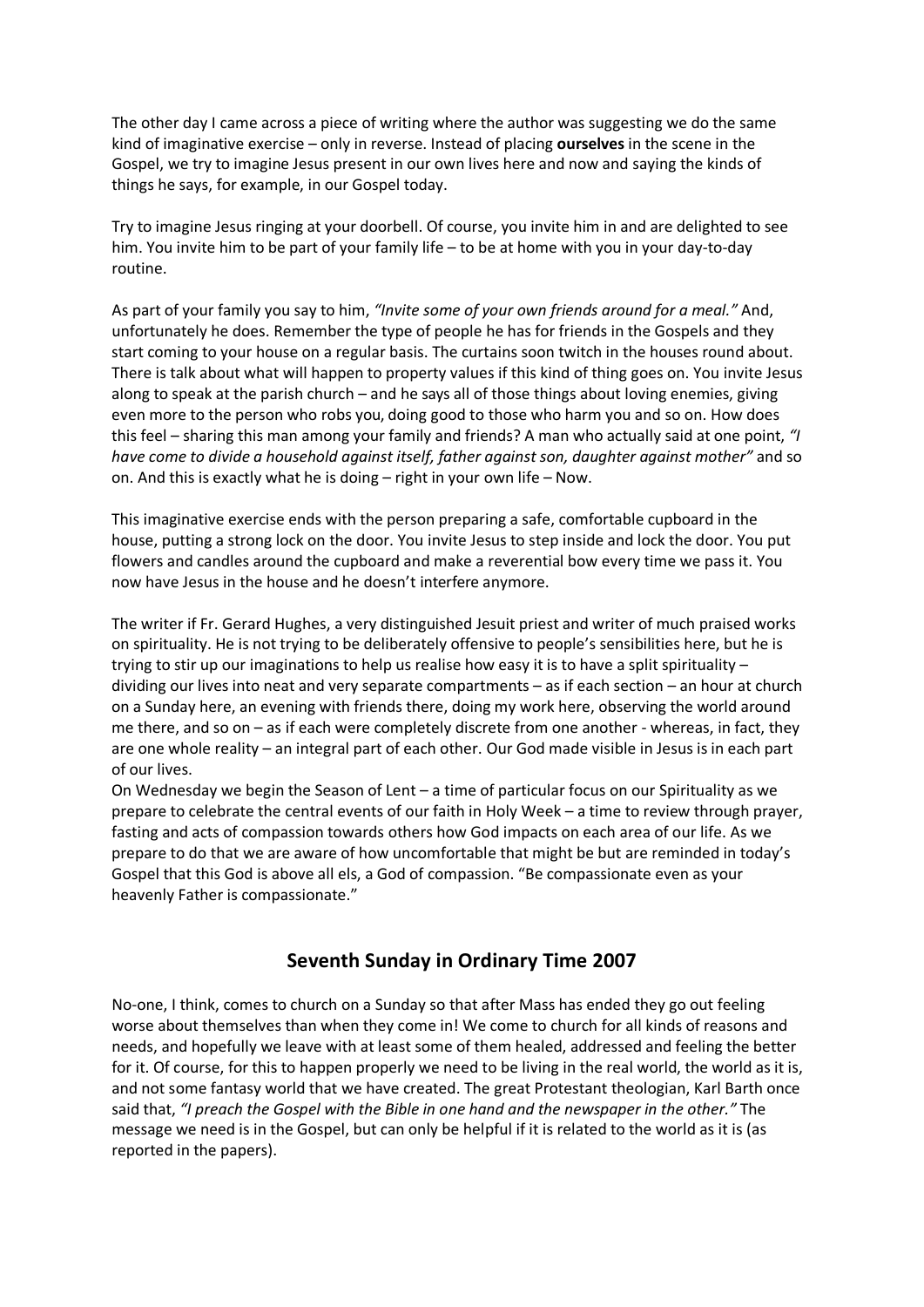This last week the world has seemed a particularly ugly place – mere misery for people in Iraq and Darfar – random shootings of teenagers in South London, and an unimaginable murder of a twoyear old baby girl.

*"Love your enemies, do good to those who hate you. Give to everyone who asks. Treat others as you would like them to treat you. Be compassionate even as your heavenly Father is compassionate".* – The Gospel.

How to relate these two??

I have to admit to an addiction – as addictions go it is not a particularly serious one, but it is an addiction nonetheless. I am a compulsive viewer of CSI on Channel Five. Every week I need my fix of the programme.

This last week the crime team were trying to solve a series of random, brutal, savage beatings of innocent strangers by a gang of hoodies. It was pretty horrific. In the end they caught a gang of teenagers who were not so much immoral as **amoral.** They did the beatings for no particular reason, just because they wanted to, just for the kicks and showed no remorse even when someone died of their injuries. At the end of the programme with the gang safely behind bars the team puzzle over what they have seen in the locker room at the end of their shift.

*"I blame the parents,"* says one. *"But I'm bringing up a teenage daughter,"* says another. *"But you're doing a fine job,"* says a third. *"No matter how you're brought up,"* says another, *"You always have a choice over your actions."* Enter the Team Leader, Gill Grison, who in an earlier series we discover was brought up Catholic, but now no longer accepts the faith – but is always philosophical. *"A moral compass only shows you the way to go,"* he says. *"It cannot make you go there."* He then goes on about how Las Vegas is built on the principle of pleasure seeking and instant gratification with no guilt and no responsibility attached – hence these teenagers and their crime.

Dangerous, violent people need to be locked up for the safety of others – that is a given – but unless people make some attempts to "Do unto others as you would have them do unto you" of trying to reach beyond violence and hatred – evil wins.

Jesus' words are difficult, and perhaps we have great difficulty in putting them into practice, and can only do so ourselves in small, incremental ways in our lives – but ultimately his words are the only things that make sense when violence threatens to overwhelm.

At times it may seem that being compassionate, not judging, not condemning, granting pardon may look dangerously weak, but that is from a human perspective. When we tap into the all and everloving and forgiving divine, however, experience shows us that far from being weak, we are given a full measure, pressed down and flowing over – we are given strength beyond our wildest imagination. And it is that strength and that forgiveness that we all tap into here, and are asked to take out with us at the end of Mass.

# **Seventh Sunday of Ordinary Time 2019**

In the middle of that Gospel passage Jesus quotes something that 200 years ago would come to be called "The Golden Rule"; "Do unto others as you would have them do unto you." It was dubbed "The Golden Rule" because, with some slight variations, it is a basic tenet of behaviour in almost all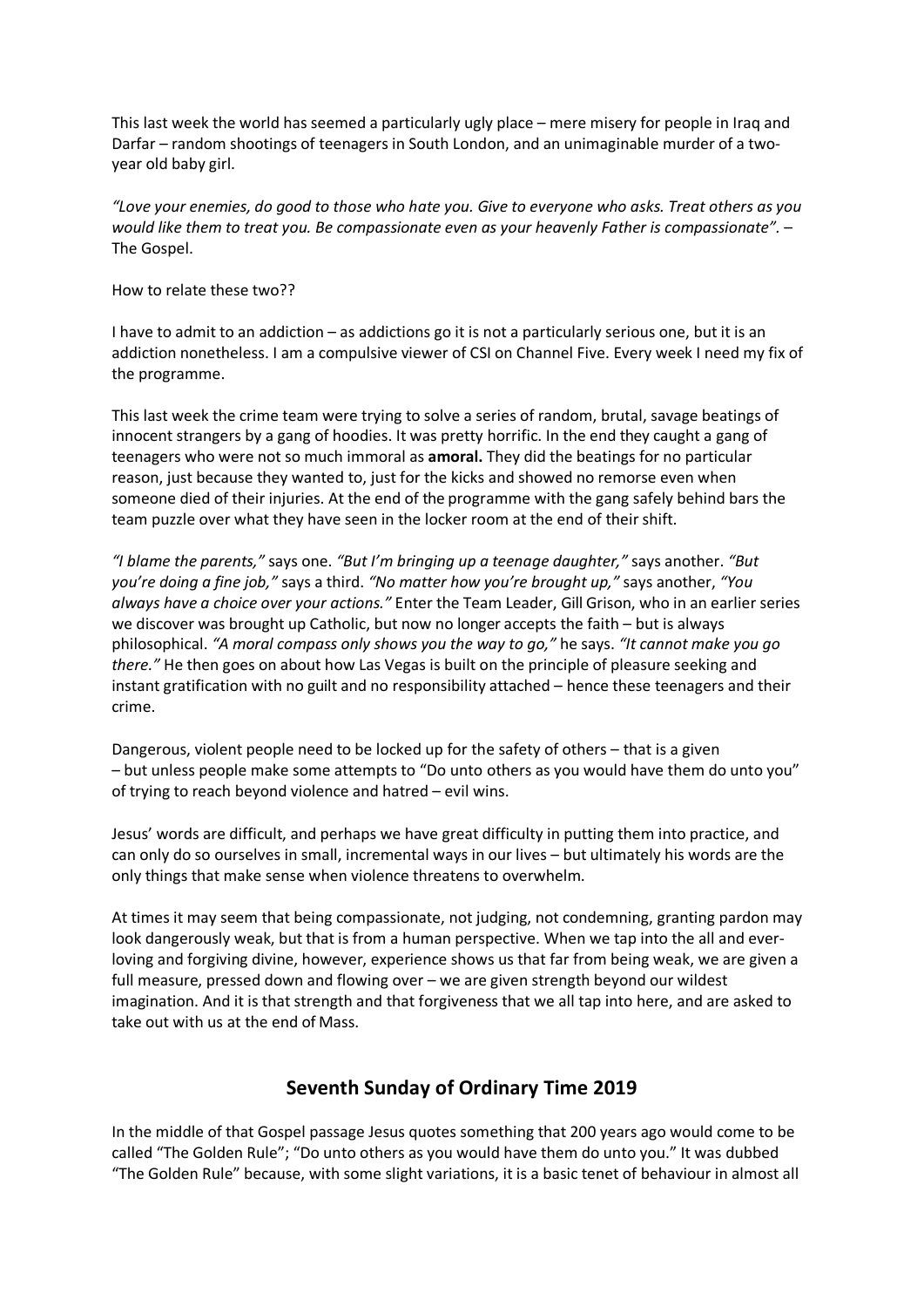religions. It is found in Judaism, Islam, Hinduism, Buddhism, Taoism; a version of the same rule is even found in the writings of Confucius. Treating others as you would have them treat you has a number of flaws in it, when examined very closely, but it is a reasonable starting point for human behaviour.

If people refuse to treat others as they would like themselves to be treated – if they do not respect the person or property of others (stealing, assaulting and so on), then society has a perfect right to protect itself from such people. Of course, if we truly believe in the dignity of all human persons, then however heinous a crime someone has committed, we are still called to respect the dignity of the perpetrator, even if we need to lock them away from society for a very long time.

In fact, Jesus goes much further than that simple "Golden Rule" in what he asks the people listening to him. Jesus points out that even the people he refers to as 'sinners' are capable of ordinary, decent behaviour towards those who are decent to them in return. He goes a step further in his demands: everyone, without exception, is to be treated like decent, human persons.

Perhaps, however, the most startling thing he has to say in this passage is his command to, "Be compassionate, even as your heavenly Father is compassionate." That is a tall order, but perhaps more inviting than St Matthew's way of reporting the same thing in his Gospel, "Be perfect even as your heavenly Father is perfect." What St Luke is presenting Jesus as saying is that we have been treated with great love, mercy and compassion by our God, and this call of Jesus is not just about saying "Thank you", of celebrating a God who has done this for us, but actually to go and do likewise: to live the love, mercy and compassion that we have received with all others that we come across in our lives.

It seems likely that St Luke was writing his Gospel for a community that was rather wealthier than the communities for whom either St Mark or St Matthew were writing. From what we can glean from this Gospel they seemed to be living more settled, comfortable lives. Whereas St Mark's community in Rome was suffering persecution and St Matthew's was a poor, marginalised and misunderstood community of Jewish Christians. One of the characteristics of Luke's Gospel is that he shows a more merciful and human picture of Jesus but then the corollary of this is that the Jesus he presents demands more of his listeners in return, "The amount you measure out is the amount you will be given back."

If we identify ourselves as people who are more like those of the community of St Luke, than the poorer ones of Mark and Matthew then, as we approach the Season of Lent in ten days time, we might like to think of how we might use 'the more' that we have for the benefit of others during Lent. I am not so much thinking in monetary terms here as any spare time or energy we might have to help others. There is a lovely expression people sometimes use, they talk about, "Giving something back"; to the community, the society from which they have gained so much. Perhaps we might begin to think along the same lines for our forthcoming Lenten observances.

# **Eighth Sunday of Ordinary Time 2019**

St Luke has almost come to the end of his account of Jesus' first sermon to his disciples with the crowd listening in. As a parting shot notice how he homes in on the example of speech for discerning whether or not to take any notice of what someone is saying, "For a man's words flow out of what fills his heart." (With apologies for the use of exclusive language in our Readings today. What is being said here applies to men and women in equal measure.) There is a direct connection between what someone feels deeply in their heart and what that person says. Jesus' own words show what lies